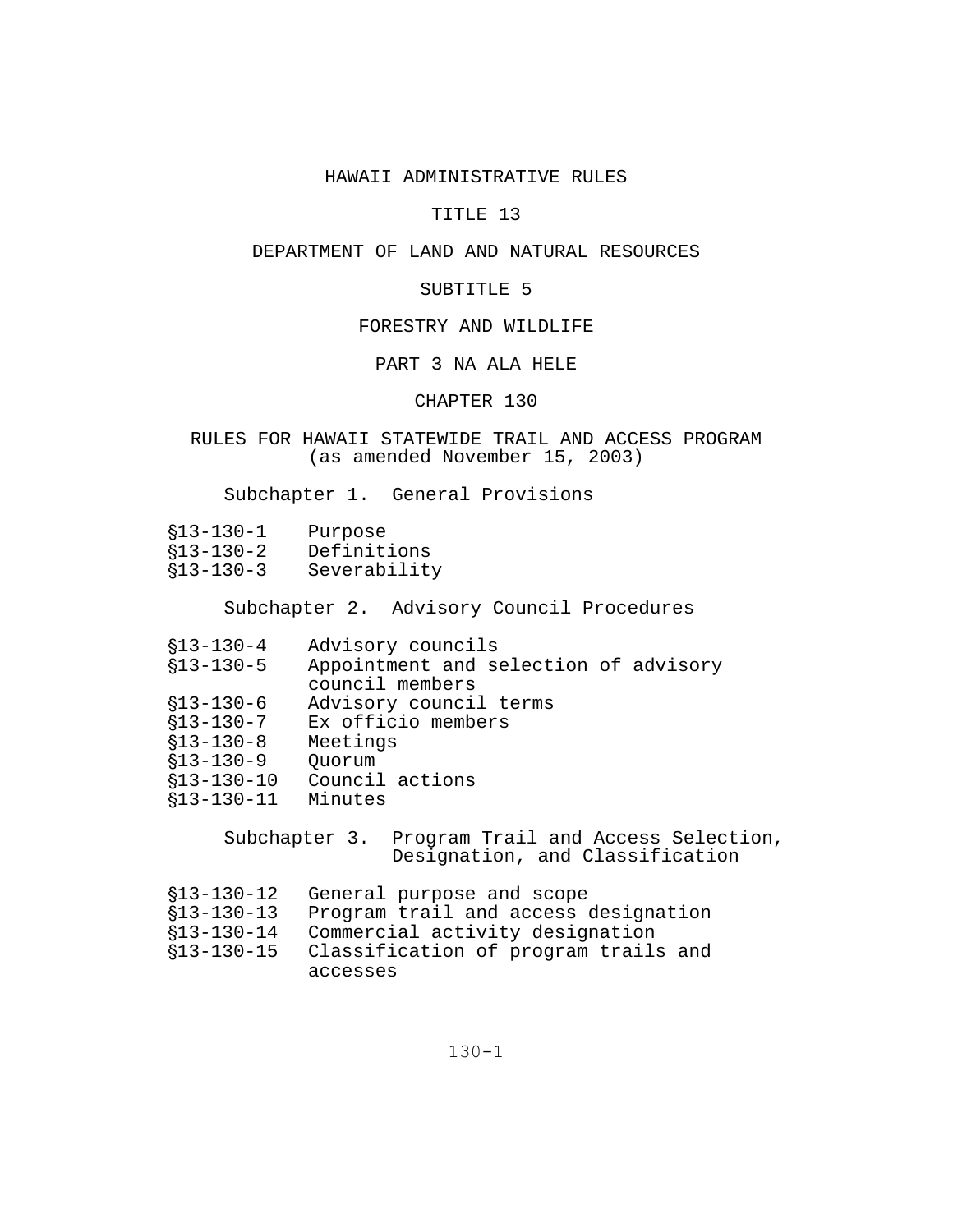|                                  | Subchapter 4. Program Trail and Access Activity<br>Rules               |
|----------------------------------|------------------------------------------------------------------------|
| $$13-130-16$                     | Scope and applicability                                                |
| $$13-130-17$                     | Conflicting rules                                                      |
| $$13-130-18$                     | Obstruction of trails and accesses                                     |
| $$13-130-19$                     | Trail and access activity restrictions                                 |
| $$13 - 130 - 20$                 | Protection of public property and                                      |
|                                  | resources                                                              |
| $$13-130-21$                     | Litter and sanitation                                                  |
| $$13-130-22$                     | Report of injury or damage                                             |
| $$13 - 130 - 23$                 | Camping restrictions                                                   |
| $$13-130-24$                     | Fire use restrictions                                                  |
| $$13 - 130 - 25$                 | Hunting and fishing                                                    |
| $$13-130-26$                     | Firearms or other weapons                                              |
| $$13-130-27$                     | Swimming and bathing                                                   |
| $$13-130-28$                     | Vehicles and transportation                                            |
| $$13-130-29$                     | Conflicts between transportation modes                                 |
| $$13 - 130 - 30$                 | Animals                                                                |
| $$13-130-31$                     | Audio devices and noise                                                |
| $$13-130-32$                     | Explosives                                                             |
| $$13 - 130 - 33$                 | Disorderly conduct                                                     |
| $$13 - 130 - 34$                 | Compliance with laws                                                   |
| $$13 - 130 - 35$                 | Commercial activity                                                    |
|                                  | Subchapter 5.<br>Program Trail and Access Activity<br>Permits          |
| $$13 - 130 - 36$                 | Trail and access activity permits                                      |
| $§13 - 130 - 37$                 | General permit provisions                                              |
| $$13 - 130 - 38$                 |                                                                        |
|                                  |                                                                        |
|                                  | Permit applications<br>Permit denial                                   |
| $$13 - 130 - 39$<br>$$13-130-40$ | Permit procedures                                                      |
| $$13-130-41$                     | Permit cancellation, revocation, or                                    |
|                                  | termination                                                            |
| $$13-130-42$ Permit fee          |                                                                        |
|                                  | Commercial Trail and Access<br>Subchapter 6.<br>Activity Permits       |
| $$13-130-43$                     | Commercial trail and access activity                                   |
|                                  | permits                                                                |
| $$13 - 130 - 44$                 | General commercial activity permit                                     |
|                                  | provisions                                                             |
| $$13 - 130 - 45$                 | Commercial activity permit applications                                |
| $$13-130-46$                     | Commercial activity permit procedures                                  |
| $$13-130-47$                     | Commercial activity permit cancellation,<br>revocation, or termination |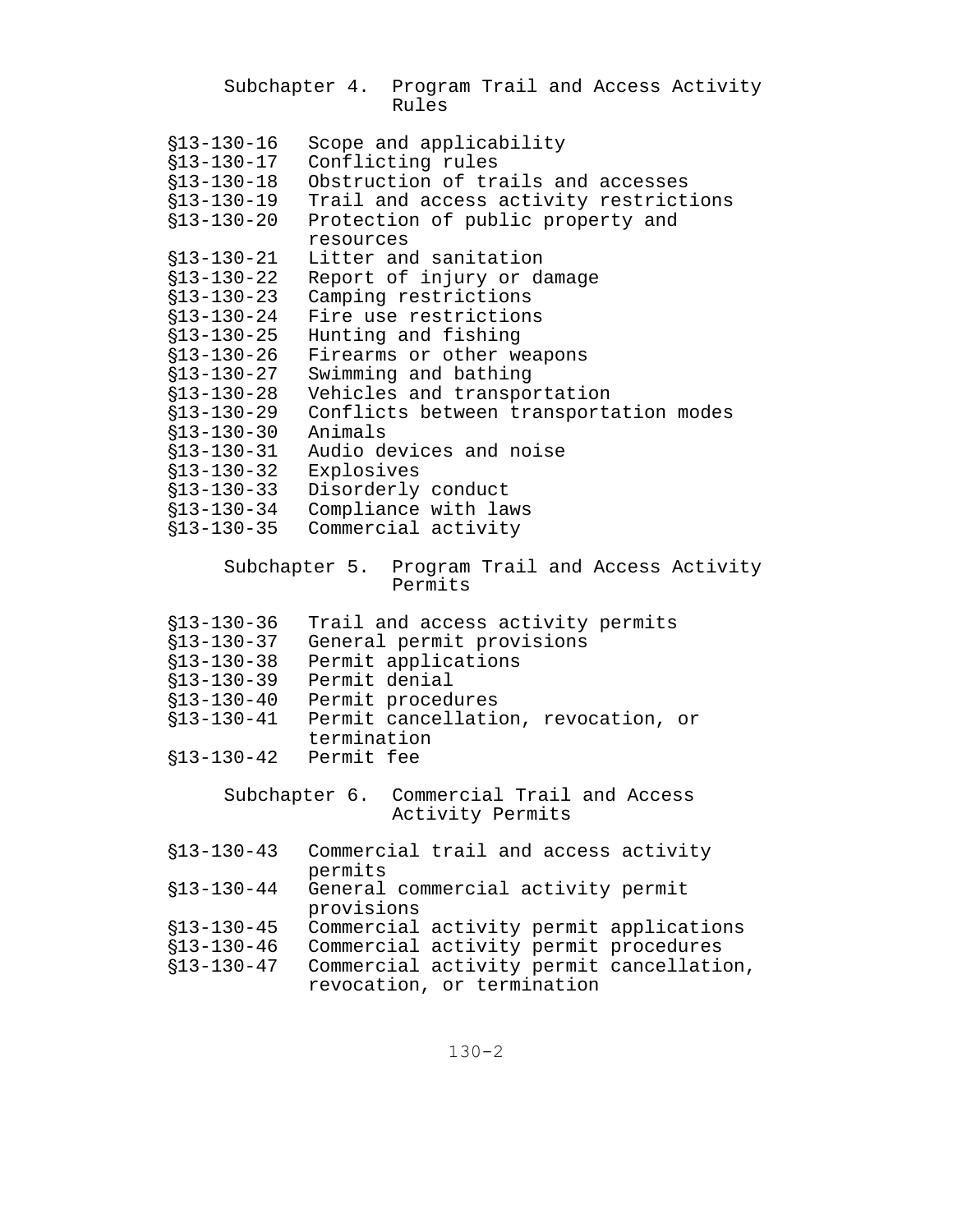'13-130-48 Commercial activity permit fees

Subchapter 7. Enforcement

'13-130-49 Penalties

## SUBCHAPTER 1

## GENERAL PROVISIONS

§13-130-1 Purpose. (a)These rules provide guidance for the conduct of the Na Ala Hele Advisory Councils; procedures for the selection and inclusion of trails and accesses in the Hawaii statewide trail and access system; and rules for the management and use of program trails and accesses. These rules are not intended to diminish or abrogate the provisions of Article 12, Section 7 of the Hawaii State Constitution or Section 7-1, Hawaii Revised Statutes relating to certain traditional and customary Hawaiian practices.

(b) The trail and access use rules are for the purpose of:

- (1) Preserving and perpetuating the integrity, condition, naturalness, and beauty of the trails or accesses and surrounding areas;
- (2) Protecting cultural and environmental resources;
- (3) Providing safety for trail and access users;
- (4) Preserving the quality of the intended experience for trail and access users;
- (5) Mitigating conflicts between competing activities and users;
- (6) Ensuring public access consistent with paragraphs  $(1) - (5)i$  and
- (7) Regulating commercial activity that is consistent with paragraphs  $(1) - (6)$ .  $[Eff.$  ] (Auth: HRS  $$198D-11$ ) (Imp: HRS Chapter 198D)

§13-130-2 Definitions. As used in this chapter, unless otherwise provided or required by context:

"Access" means an easement, route, way, or portion thereof, one which the general public has the right to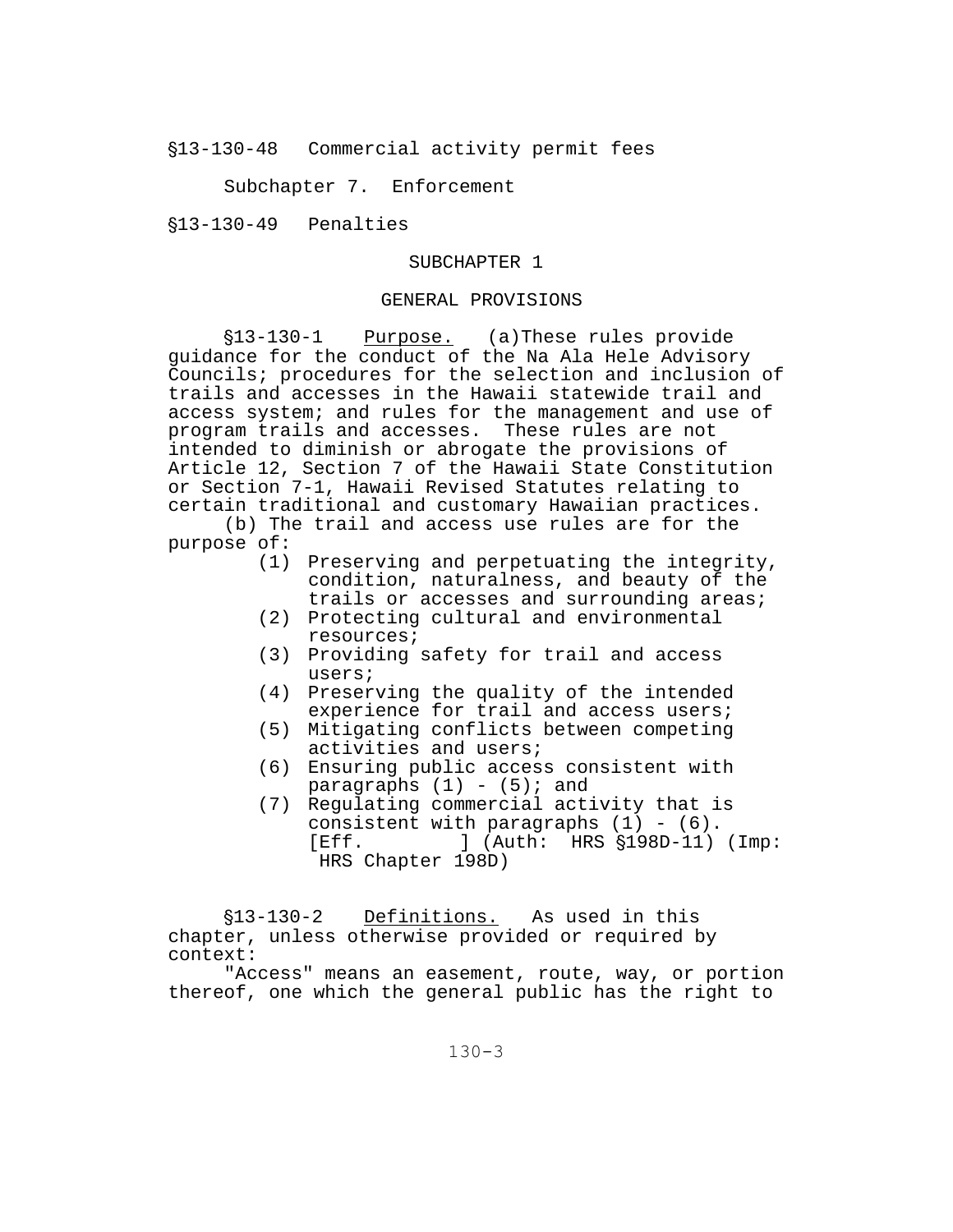travel; and which is used, or has been used by the general public, or is intended for use by the general public, primarily to reach or to depart a public beach, shore, park trail, forest, historic or cultural site, or other public area. It includes a lateral way along the shoreline, coastline, or beach.

"Administrator" means the administrator of the division of forestry and wildlife, department of land and natural resources, or an authorized representative.

"Authorized representative" means a person designated to act for the board, the chairperson, or the administrator, including Na Ala Hele program staff, foresters and biologists, district land agents,

conservation enforcement officers, and other persons. "Bicycle" means any type of non-motorized bicycle including mountain bikes.

"Board" means the board of land and natural resources or its authorized representative.

"Camping" means being in the possession of a backpack, tents, blankets, tarpaulins, or other obvious camping paraphernalia, the use of which necessarily involves overnight sleeping, one hour after sundown along a program trail or access any time after one hour after sundown until sunrise along a program trail or access.

"Chairperson" means the chair of the board of land and natural resources or an authorized representative, except when referring to an advisory council chairperson pursuant to Subchapter 2.

"Commercial" or "commercial purpose" means the receipt of compensation by any person for services rendered to customers or participants in conjunction with a use of or activity on a program trail or access, which compensation is in excess of actual expenses incurred in the pursuit of the use or activity. Any person receiving compensation in conjunction with a use of or activity on a program trail or access who seeks to qualify as non-commercial shall have the burden of establishing to the satisfaction of the department through a written agreement that any fee or charge is strictly a sharing of the actual expenses of the use or activity. A not-for-profit organization that charges only a nominal fee to cover administrative cost and conducts activity on a program trail or access at a frequency or magnitude that does not significantly contribute to the degradation of the trail or access is not commercial.

"Commercial activity" means an activity on a program trail or access for commercial purposes,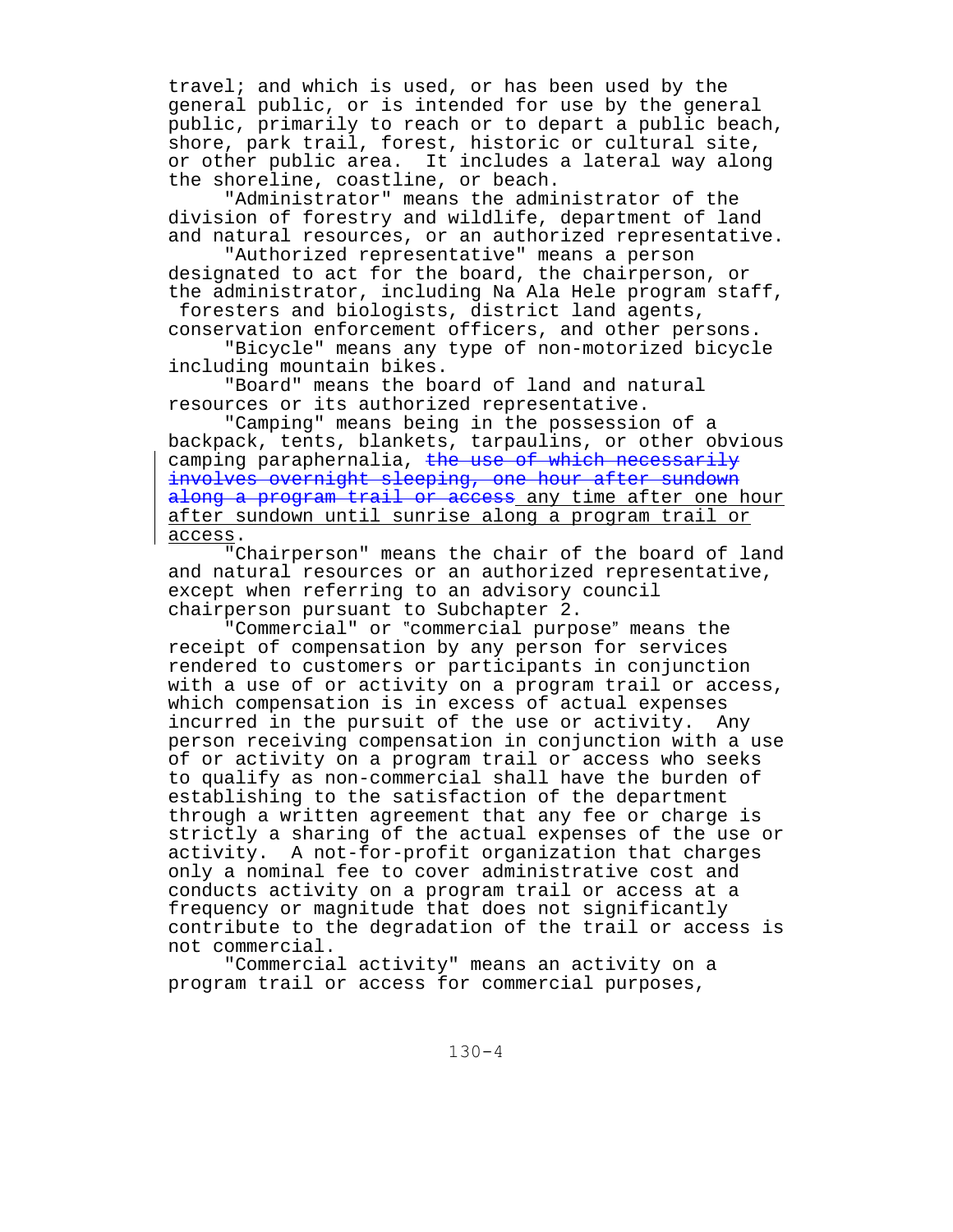including, but not limited to, conducting tours, hikes, bicycle rides, equestrian rides, off-road vehicle rides and providing guide services. Commercial activity include activities whose base of operations are outside the boundaries of the program trail or access, but that rent equipment or livestock for use on a program trail or access, or provide transportation to or from program trails and accesses.

"Compensation" includes, but is not limited to, monetary fees, barter, or services in-kind.

"Course maintained for travel" means the area within a trail or access corridor that is paved, leveled, or otherwise improved for transport or travel, or that is marked as the path for transport or travel.

"Department" means the department of land and natural resources or its authorized representative.

"Division" means the division of forestry and wildlife, department of land and natural resources.

"Equestrian" means horses, mules, and any other animals used to ride or used to transport food, equipment, or cargo.

"Inventoried trails" mean trails and accesses that are included in the Na Ala Hele Program inventories.

"Mode of transport or travel" means any method used to move humans along trails, including, but not limited to, walking, running, bicycling, skating, skate boarding, roller blading, riding equestrian animals, motorcycles, trucks, and automobiles.

"Motorized vehicle" means a vehicle of any shape or form that depends on a motor (gas, electric, or other fuels) for propulsion.

"Na Ala Hele" means the statewide trails and access program authorized by chapter 198D, Hawaii Revised Statutes.

"Non-motorized vehicle" means a vehicle of any shape or form that depends on human, animal, wind, spring, or other non-motorized means for propulsion.

"Open fire" means a fire that does not emanate from a device that utilizes a refined fuel source such as propane or gasoline.

"Person" includes, but is not limited to, an individual, firm, partnership, corporation, trust, association, joint venture, organization, institution, or other entity.

"Post" means the placement of any sign restricting, or conditioning, or advising regarding the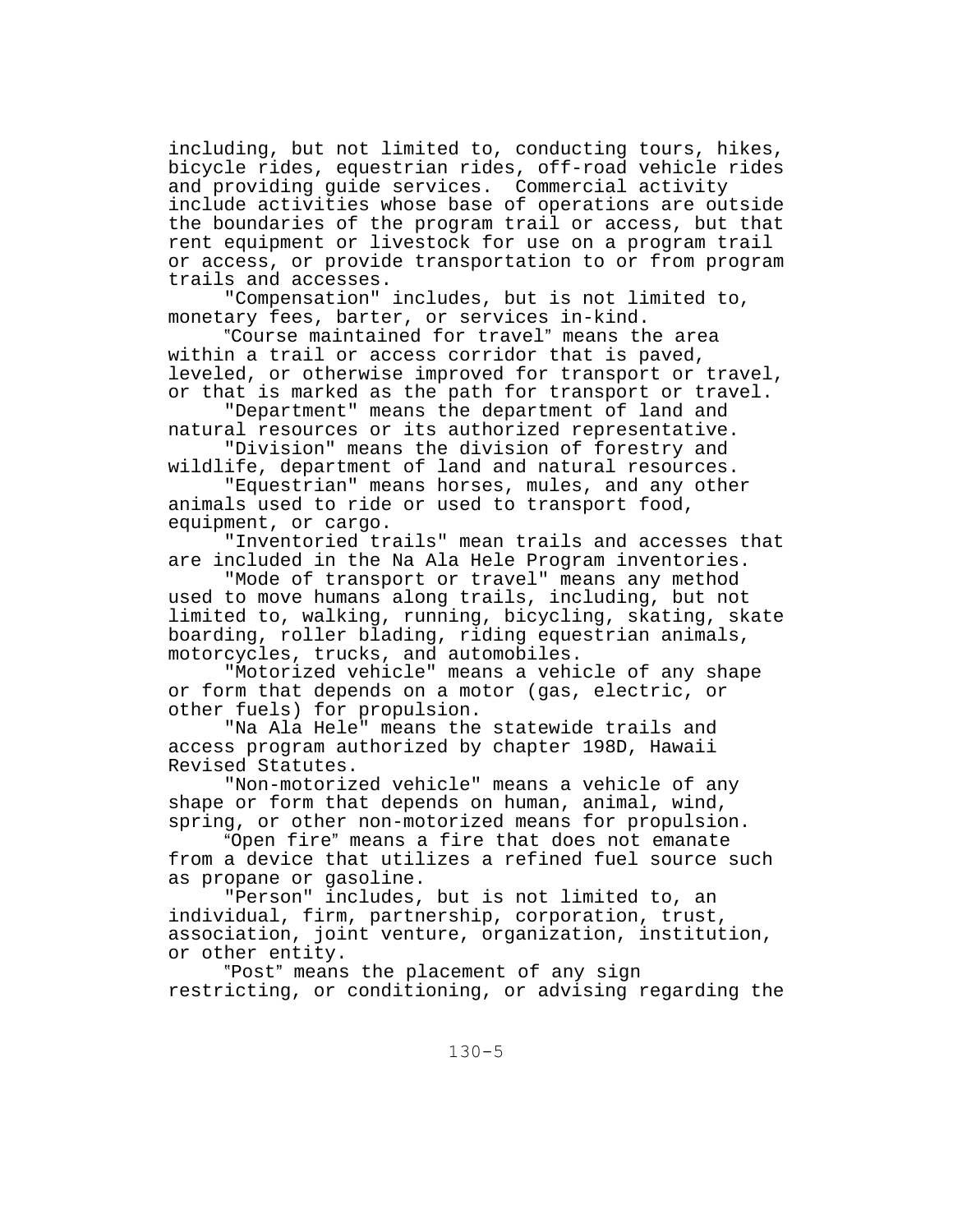use of a program trail or access.

"Program access" are the accesses designated pursuant to subchapter 3.

"Program trails" are the trails and accesses designated pursuant to subchapter 3, as amended. Program trails consist of a corridor which includes the course maintained for travel plus adjacent land, if any, that is subject to a right of way, license, memorandum of agreement, or any other agreement with another public agency or a private landowner pertaining to the use or disposition of the land for a program trail or access.

"Residing" means being on the same trail or access or any portion thereof for more than three continuous days.

"Service Animal" includes any animal individually trained to do work or perform tasks for the benefit of an individual with a disability.

"Spark arrester" means a device constructed of nonflammable materials specifically for the purpose of removing and retaining carbon and other flammable particles over 0.0232 of an inch in size from the exhaust flow of an internal combustion engine that is operated by hydrocarbon fuels.

"Special event" means a use that is compatible with the functions and purposes of a program trail or access, or trail segment, but which is in the nature of an event and requires exclusive use of an area for a limited period of time. Special uses include, but are not limited to, meetings, weddings, races, concerts, shows, other community events or activities, and scientific collection of plants and animals.

"Trail" means an identifiable linear course or portion thereof which has been used, is used, or is intended for use by the general public primarily for a recreational, educational, traditional, or inspirational experience to traverse, reach or to depart a public beach, shore, park, forest, historic or cultural site, or other public area. "Trail" also includes "access" when the context does not preclude such an interpretation.

"Wheelchair" means a mobility aid used primarily by individuals with disabilities. [Eff. ] (Auth: HRS  $$198D-11$ ) (Imp: HRS Chapter 198D)

§13-130-3 Severability. If any provision of this chapter or the application thereof to any person or circumstance is held invalid, this invalidity shall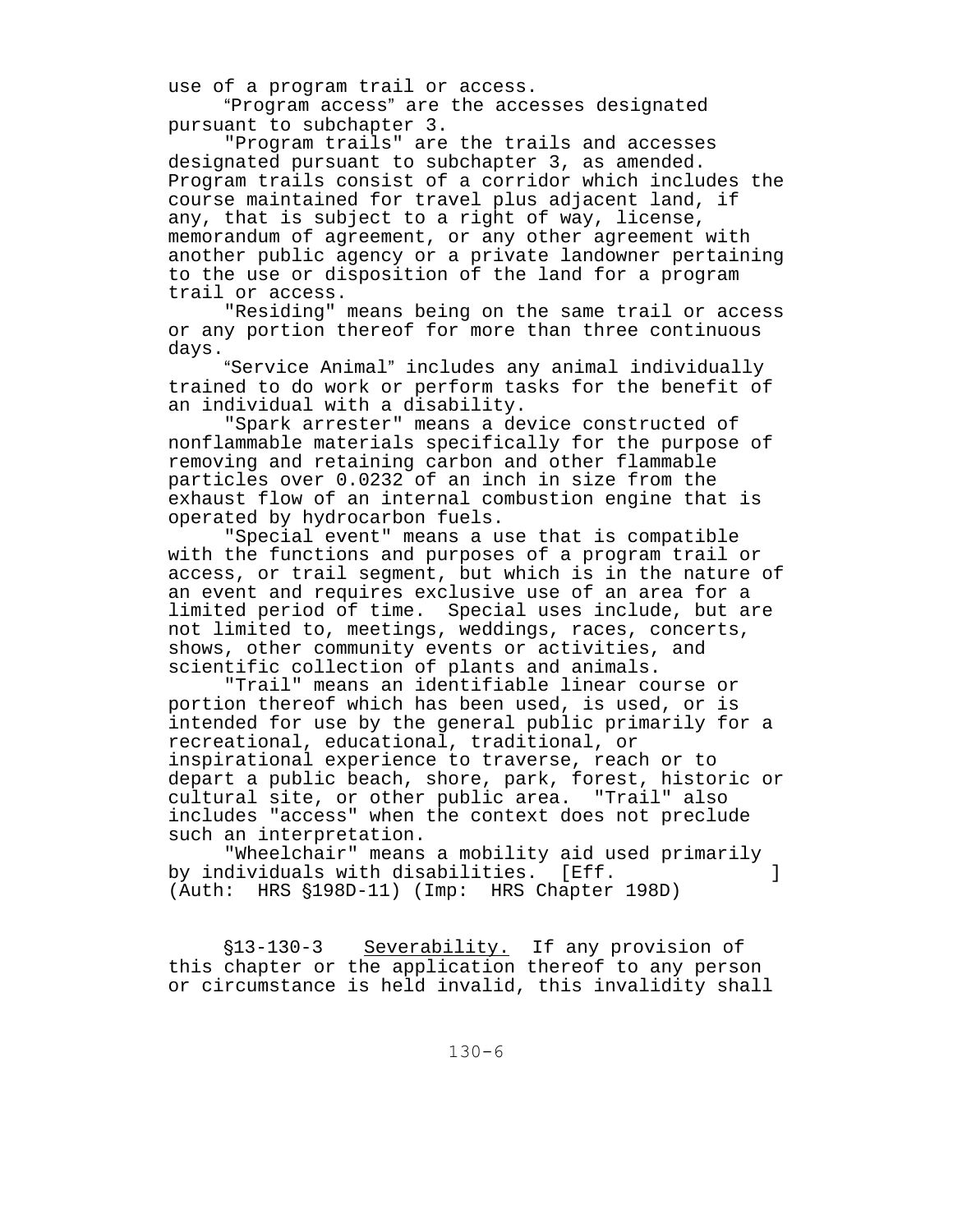not affect other provisions or applications of this chapter that can be given effect without the invalid provision or application, and to this end, the provisions of this chapter are severable. [Eff. ](Auth: HRS \$198D-11)(Imp: HRS Chapter 198D)

### SUBCHAPTER 2

### ADVISORY COUNCIL PROCEDURES

'13-130-4 Advisory councils. For the purpose of providing advice and assistance to the department in the implementation of the Na Ala Hele program, there shall be established a statewide advisory council and island advisory councils for the islands of Hawaii, Kauai, Lanai, Maui, Molokai, and Oahu. The statewide council shall consist of seven voting members. The island councils for the islands of Hawaii, Kauai, Maui, and Oahu shall consist of nine voting members. The island councils for the islands of Lanai and Molokai shall consist of seven voting members. [Eff.  $](\text{Auth: HRS} \S 198D-11)$  (Imp: HRS  $$198D-9(2)$ 

§13-130-5 Appointment and selection of advisory council members. (a) The members of the advisory councils shall be appointed by the department chairperson. The members shall be representative of interested constituencies such as hikers, hunters, bicycle riders, equestrian riders, off-road motorized vehicle users, Hawaiian cultural representatives or practitioners, fishers, environmentalists, affected landowners, and other trail and access advocates as determined by the advisory council chairperson in consultation with Na Ala Hele staff and existing advisory council members.

(b) The chairperson of the statewide advisory council shall be elected by a majority of the statewide council. The chairpersons of each island advisory council shall be elected by a majority of the respective advisory council. The chairperson for each island advisory council shall designate a secretary.

(c) The statewide council shall also specifically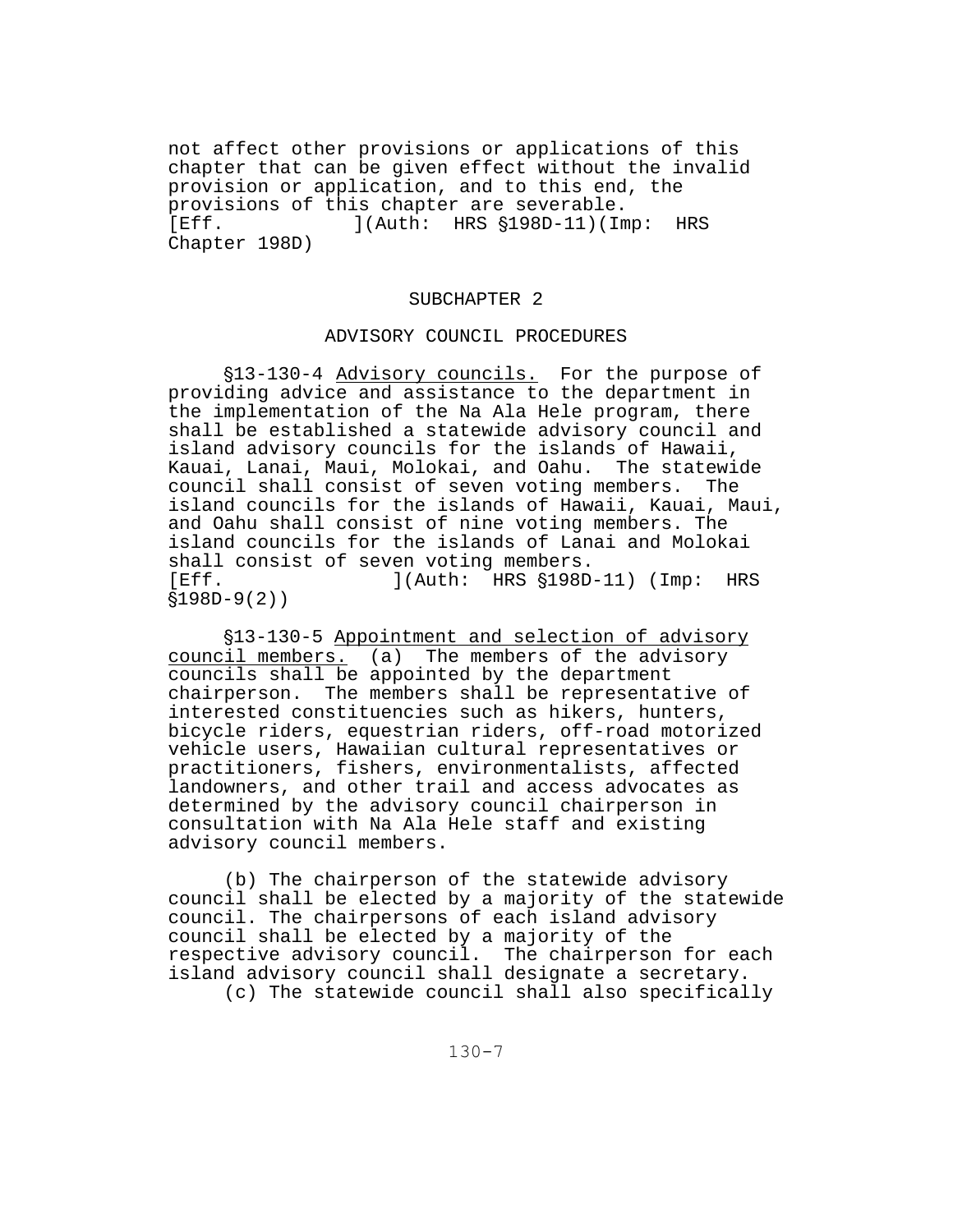include the current chairperson or an alternative from each of the six island advisory councils and shall include a representative of the motorized trail user group as well as non-motorized trail users. [Eff. ] (Auth: HRS  $$198D-11$ ) (Imp: HRS  $$198D-9(2)$ 

§13-130-6 Advisory council terms. The members of the advisory councils shall serve a one-year term and may be reappointed for consecutive terms. [Eff. ] (Auth: HRS  $$198D-11$ ) (Imp: HRS  $$198D-9(2)$ 

'13-130-7 Ex officio members. Division and Na Ala Hele Program staff, representatives from other divisions of the department, federal government, and other governmental agencies, commercial trail and access tour operators and members of the public, may serve as ex officio members at the discretion of the chairperson and advisory council members. [Eff.  $\qquad$  ] (Auth: HRS  $\text{\$198D-11}$ ) (Imp: HRS  $$198D-9(2)$ 

§13-130-8 Meetings. (a) The statewide advisory council shall conduct a meeting at least once each year at a time and place designated by the chairperson of the statewide advisory council in consultation with division and Na Ala Hele staff.

(b) The island advisory councils shall meet at the times and places designated by the chairperson of each respective island advisory council in consultation with Na Ala Hele staff.

(c) Meetings of any advisory council may be scheduled at the request of:

(1) A simple majority of a council;

(2) The chairperson of each council; or

(3) Division or Na Ala Hele staff.

(d) All meetings of the council shall be properly noticed and open to the public, except that the council may meet in executive session, as provided in section 92-4, Hawaii Revised Statutes. [Eff. ]

(Auth: HRS  $$198D-11$ ) (Imp: HRS  $$198D-9(2)$ )

'13-130-9 Quorum. A simple majority of the voting members of each council constitutes a quorum for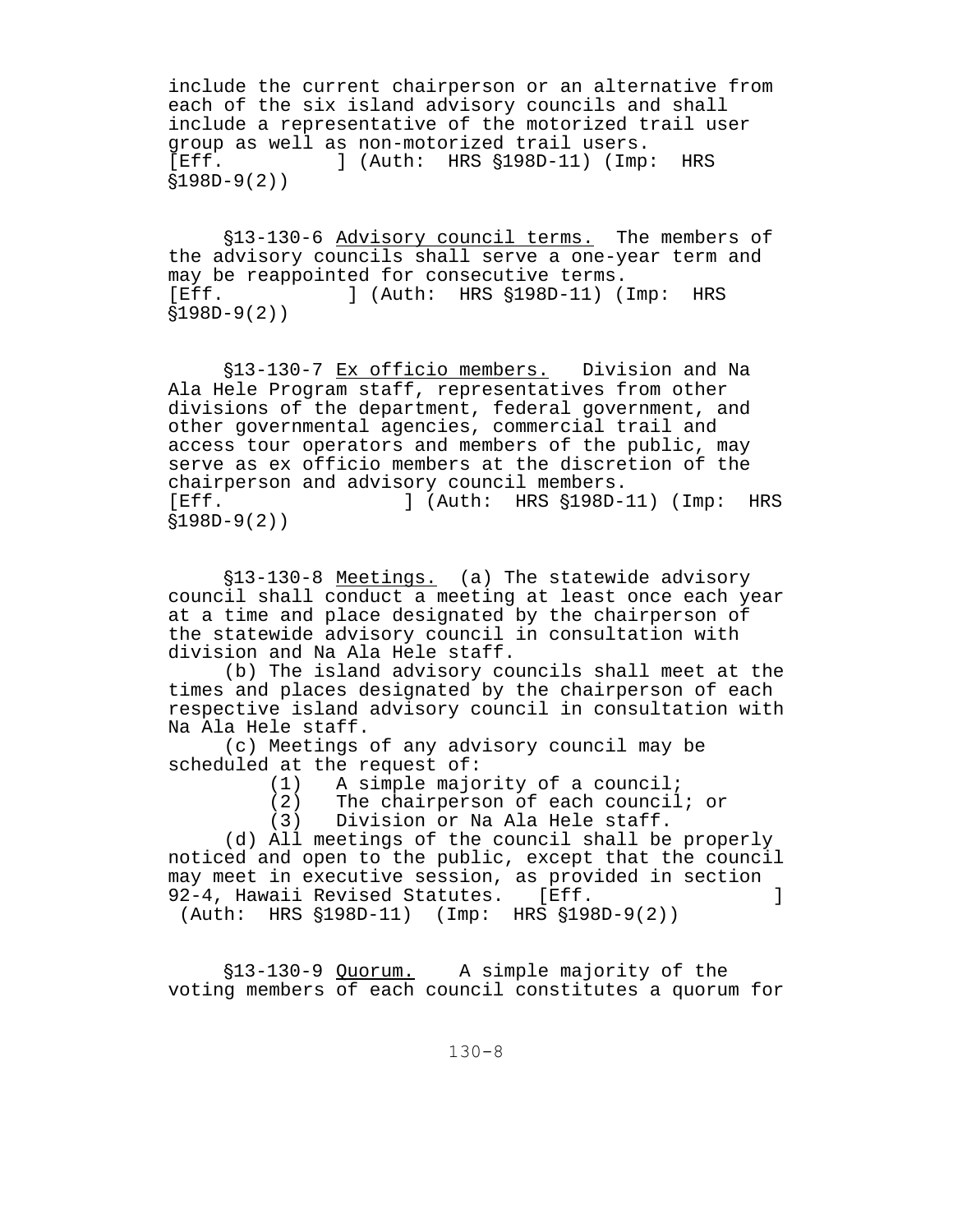that council. [Eff. ] (Auth: HRS  $$198D-$ 11) (Imp: HRS  $$198D-9(2)$ )

\$13-130-10 Council actions. Any matter shall be approved by a simple majority of the voting members of an advisory council in order to constitute an official<br>council action. [Eff. ] (Auth: HRS §198Dcouncil action. [Eff. 11) (Imp: HRS  $$198D-9(2)$ )

§13-130-11Minutes. Each council secretary shall record minutes of its meetings setting forth an accurate record of actions taken at the meetings. Unless otherwise required by law or order, the minutes need not include a verbatim record of discussions at meetings. [Eff. ] (Auth: HRS §198D-11) (Imp: HRS  $$198D-9(2)$ 

#### SUBCHAPTER 3

## PROGRAM TRAIL AND ACCESS SELECTION, DESIGNATION, AND CLASSIFICATION

'13-130-12 General purpose and scope. The Na Ala Hele program shall be responsible for maintaining an inventory of trails and accesses in the State of Hawaii. Program trails shall be selected from among the inventoried trails. Program trails are subject to the trail use rules set forth in subchapters 4, 5, and 6. The Na Ala Hele program shall maintain a list of program trails, as it may be amended from time to time, and maps delineating and defining the trail location and route. [Eff. ] (Auth: HRS  $$198D-6$  (Imp: HRS  $$198D-6$ )

'13-130-13 Program trail and access designation. The board shall periodically designate the inclusion of a trail or access selected from among the inventoried trails and accesses upon consultation with the division, the Na Ala Hele staff, and the respective island advisory council from which a particular trail or access is located. [Eff. The second left is not access is located. [Eff. The second left] (Auth: HRS  $$198D-6$ ) (Imp: HRS  $$198D-6$ )

130-9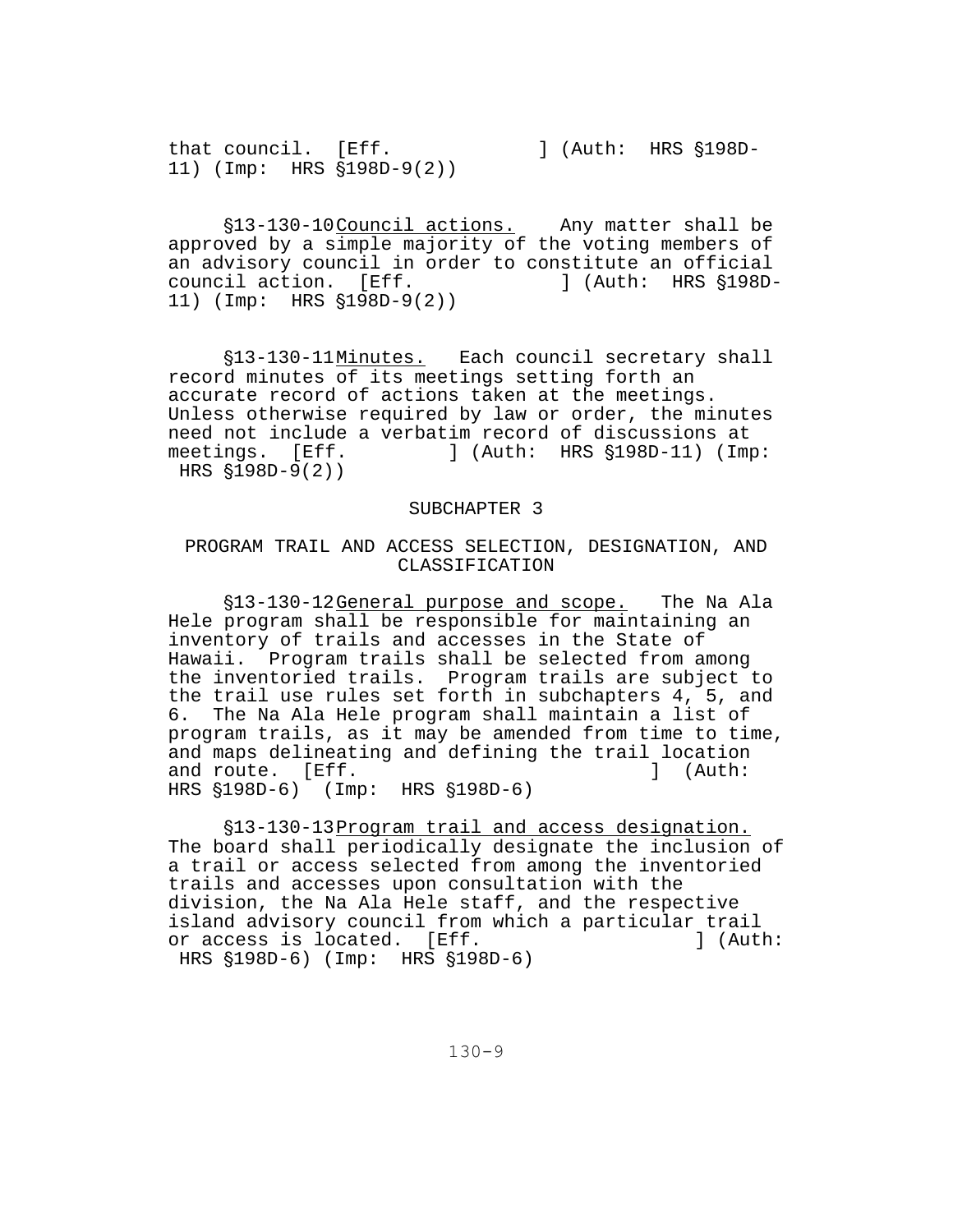'13-130-14 Commercial activity designation. Trails and accesses that are suitable for commercial activity may be periodically designated from among the Program trails and access by the board upon recommendation by the division and Na Ala Hele staff in consultation with the respective advisory council from which the particular trail and access is located. [Eff.  $\qquad$ ] (Auth: HRS  $\text{\$198D-6}$ ) (Imp: HRS  $$198D-6)$ 

§13-130-15 Classification of program trails. (a) Each program trail and access or portion thereof shall be classified as Urban, Rural, Wildland, Sensitive, or other similar classification.

- (b) The classification shall reflect:<br>(1) The function of the trail;
	- (1) The function of the trail;<br>(2) The type of trail;
	- (2) The type of trail;<br>(3) The actual or desi
	- The actual or desired use intensity;
	- (4) The desired condition of the
		- environmental or historical setting;
	- $(5)$  The recreational setting;<br>(6) The quality and nature of
	- The quality and nature of the expected experience, including the expected sights, sounds, and levels of interaction with other individuals;
	- (7) The degree of physical modification to the environment;
	- $(8)$  The accessibility of the trail;<br>(9) The mode of transportation for
	- The mode of transportation for which the trail is intended;
	- (10) The type of ancillary and complimentary facilities; and
	- (11) Other similar factors as the board may consider from time to time. [Eff.  $\qquad$  ] (Auth: HRS  $$198D-6$ ) (Imp: HRS  $$198D-6$ )

## SUBCHAPTER 4

# PROGRAM TRAIL AND ACCESS ACTIVITY RULES

§13-130-16 Scope and applicability. The trail and access rules in this subchapter shall apply to all program trails and accesses and portions thereof, unless specifically posted otherwise.  $[Eff.$   $]$   $(Auth: HRS \S198D-6)$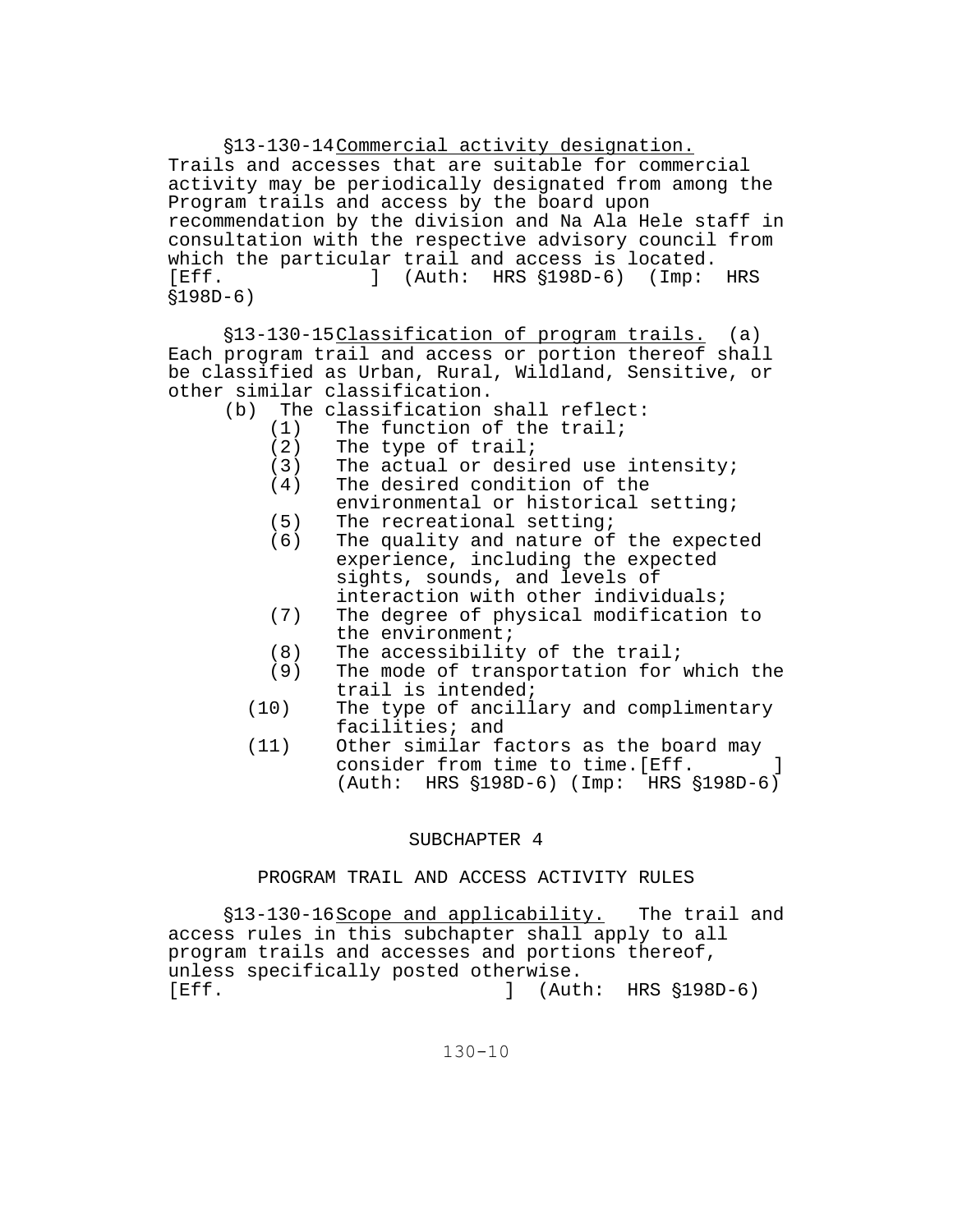'13-130-17 Conflicting rules. Program trails and accesses may be located in whole or in part on public lands under the jurisdiction of the department, other government agencies, or on private land, pursuant to an agreement with the private landowner. When a trail or access, or segment thereof, is subject to rules, regulations, and conditions, other than this chapter, all rules, regulations, or conditions, whenever possible, shall be interpreted in a manner that gives full effect to both. If there is a conflict between such regulations and these rules, the more restrictive regulation or rule shall apply.<br>[Eff. ] (Auth  $(Auth: HRS \S198D-6)$  (Imp: HRS  $$198D-6$ )

'13-130-18 Obstruction of trails and accesses. No person shall interfere with the rights of any other person to use a program trail, access, or trail facilities, except as authorized by law, or permit, or an authorized representative. Interference includes, but is not limited to, physically blocking trails and accesses, making physical changes to a trail that impede use of the trail, threatening physical harm to persons using a trail, threatening civil or criminal trespass actions against trail users, posting signs such as "no trespassing" or "kapu", or otherwise intimidating persons from using the trail. [Eff.  $\begin{bmatrix} 1 & 0 & 1 \end{bmatrix}$  (Auth: HRS \$198D-6)  $(Imp: HRS \S198D-6)$ 

§13-130-19 Trail and access activity restrictions.

 (a) An authorized representative may temporarily close a program trail or access, and may restrict the days and hours of public usage of, or numbers of persons allowed access to, or the types of uses or activities allowed on any trail, access, or segment and any such restrictions shall be posted on the trail access or portion thereof:

- (1) In the event of an emergency on public safety reasons;
- (2) In order to address an imminent threat of harm to a trail, natural resource, or person;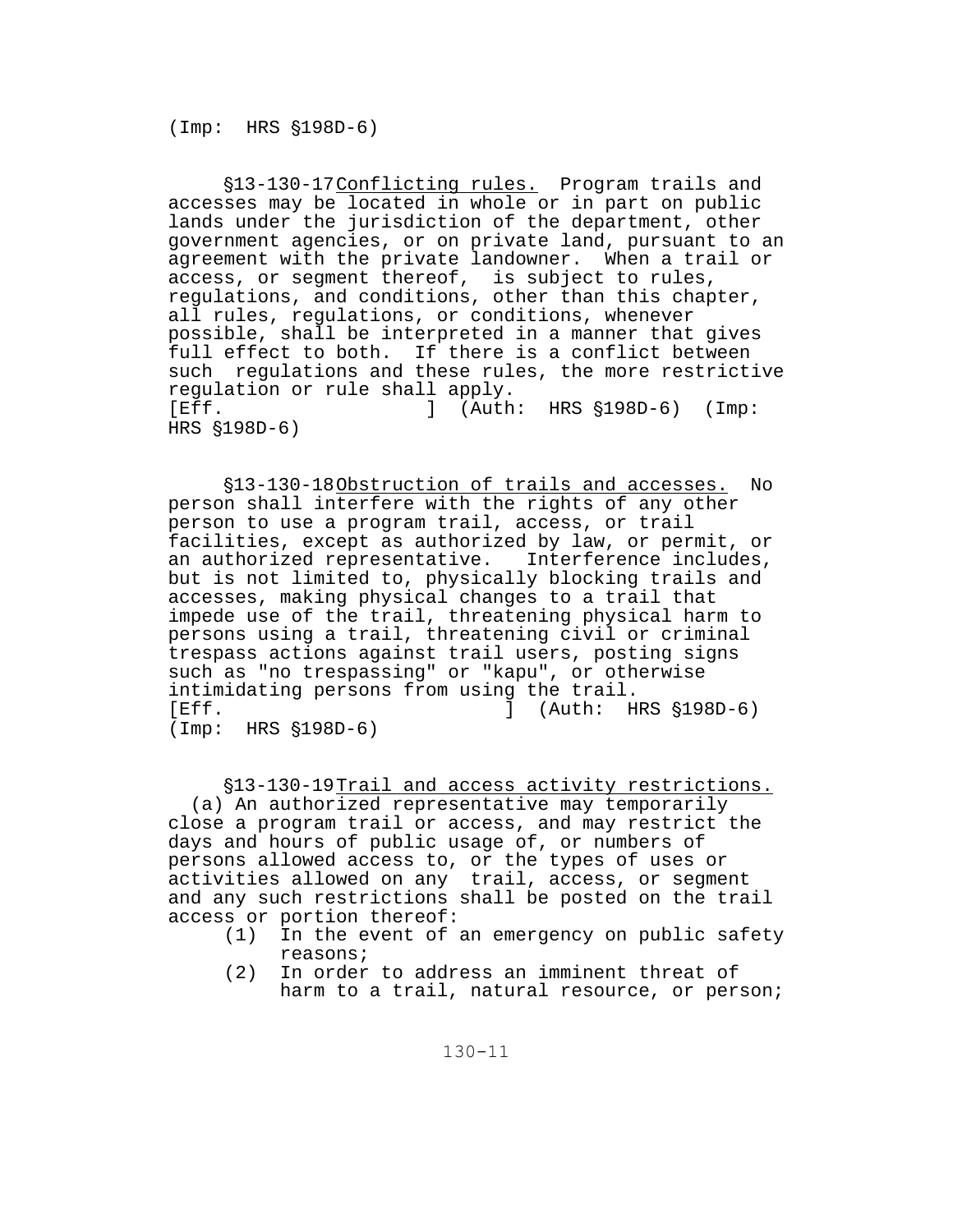- (3) To comply with the requirements of agreements made with private landowners or lessees who permit access to program trails through their land;
- (4) To mitigate user impacts upon the trail surface, historic and culturally sensitive areas, or environmentally sensitive areas;
- (5) To minimize incompatible uses in the same area, e.g., horseback riding and motorcycle riding, or hiking and bicycle riding; and
- (6) To manage and control periods of use of a program trail.
- (b) An authorized representative may require a trail use permit for use of any restricted program trail access or portion thereof.  $[Eff.$   $]$   $(Auth: HRS \$  $$198D-6)$  $(Imp: HRS \$ \$198D-6)

'13-130-20 Protection of public property and

resources. The following activities shall be prohibited on all program trails and accesses, except as authorized in writing by an authorized representative:

- (1) Removing, in whole or in part, injuring, or killing any form of plant or animal life. For purposes of this chapter, removing, injuring, or killing does not include the taking of aquatic life or wildlife that is regulated by the state fishing and hunting laws or the gathering of natural resources for personal non-commercial uses.
- (2) Removing, damaging, or disturbing any natural feature, geological feature, or resource, in whole or in part;
- (3) Removing, damaging, or disturbing any historic or prehistoric objects, ruins, or remains;
- (4) Removing, damaging, or disturbing any notice, signage, marker, or structure;
- (5) Entering, occupying, or using any building, structure, facility, motorized vehicle, machine, equipment, or tool of another on a program trail;
- (6) Engaging in any construction, improvement, or maintenance;
- (7) Selling, peddling, soliciting, or offering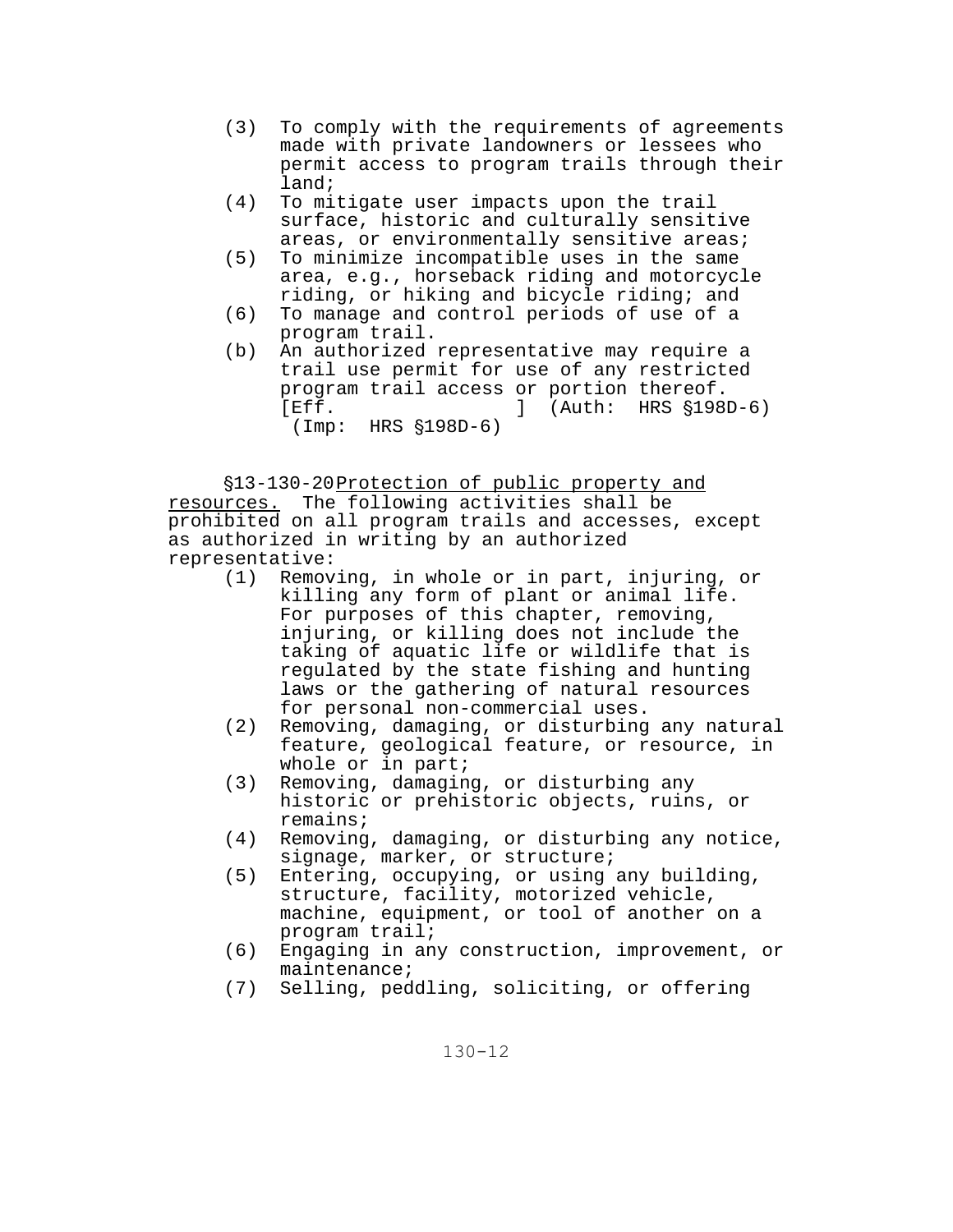for sale any merchandise or service;

- (8) Distributing or posting handbills, circulars, advertisements, or other notices;
- (9) Introducing or releasing any plant or animal;
- (10) Entering or remaining on a program trail when under the influence of alcohol, narcotics, or drugs to a degree that may endanger oneself or endanger or cause annoyance to other persons or property;
- (11) Using or possessing narcotics, drugs, or alcohol; and
- (12) Leaving the course maintained for travel except to enter the ocean, lake, or stream, or as otherwise permitted in this subchapter. [Eff. ] (Auth: HRS §198D-6) (Imp: HRS §198D-6)

§13-130-21 Litter and sanitation. The following acts shall be prohibited on a program trail or access:

- (1) Draining, dumping, or leaving any litter, animal waste or remains, or any other material on a program trail including streams and other water sources;
- (2) Depositing any human waste in areas without comfort stations without first digging and then depositing the waste in a hole and then covering all signs of the waste;
- (3) Depositing any human or animal body waste within 150 feet of a spring, stream, lake, or reservoir; and
- (4) Leaving or abandoning a vehicle, equipment, or any other large items, including but not limited to refrigerators, stoves, household garbage, trash, or other forms of waste or debris, on a program trail access.

[Eff. ] (Auth: HRS§198D-6) (Imp:  $HRS$   $$198D-6$ )

'13-130-22 Report of injury or damage. All incidents resulting in serious injury or death to persons or damage to property shall be reported by the person or persons involved as soon as is reasonably possible to the administrator. This report does not relieve persons from the responsibility of making any other accident reports which may be required under federal, state, or county statutes, ordinances, or<br>rules. [Eff. ] (Auth: HRS §198D-6) J (Auth: HRS  $$198D-6$ )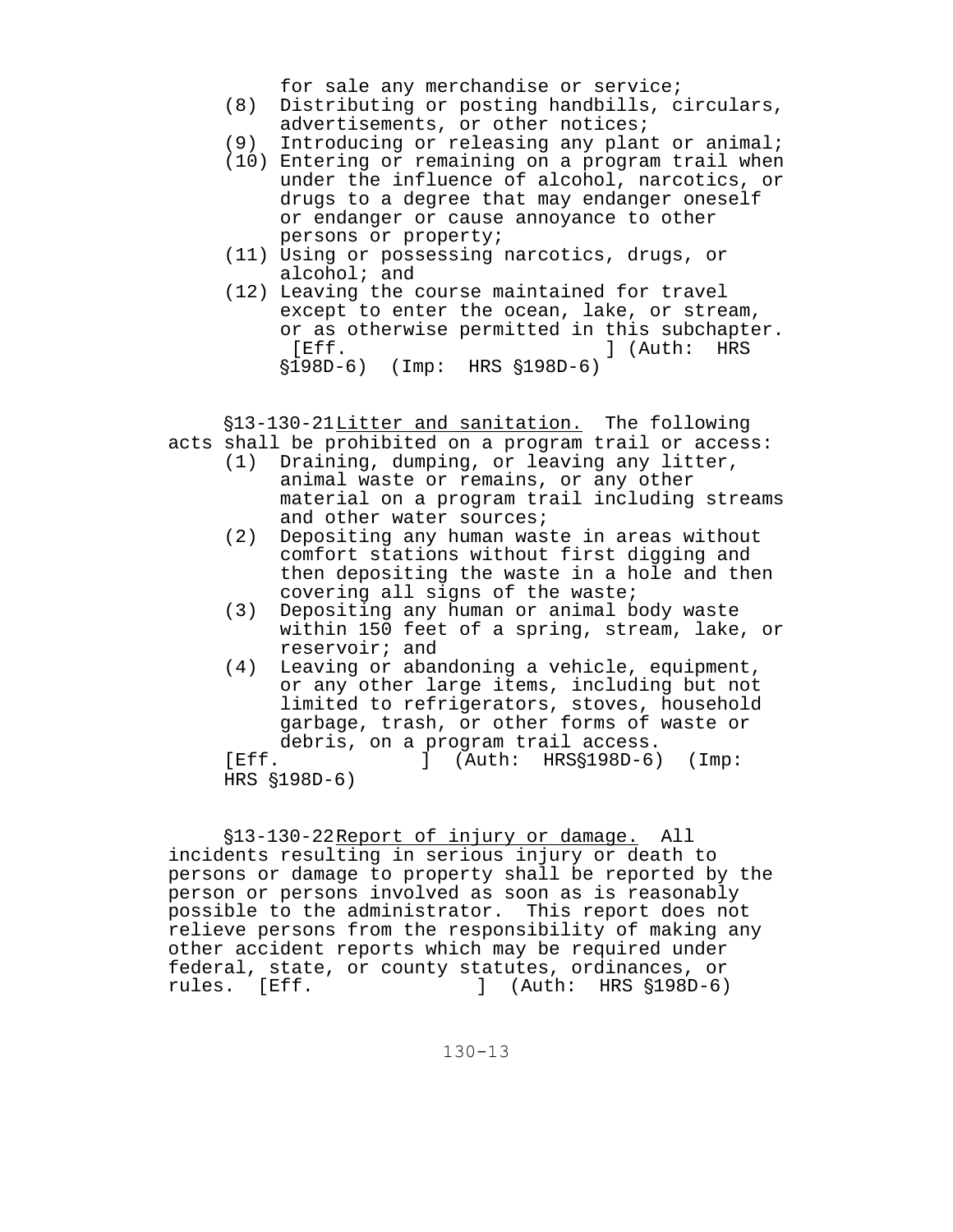'13-130-23 Camping restrictions. (a) No person shall camp on or along a program trail or access without a camping permit issued by an authorized representative.

(b) No person shall reside on or along a program trail or access, except as provided in section  $13-\overline{1}30-\overline{4}0$ . [Eff.  $1$  (Auth: HRS §198D-6) 40. [Eff. 100] (Auth: HRS \$198D-6)  $(Imp: HRS \$ \$198D-6)

'13-130-24 Fire use restrictions. An open fire is only allowed in a fire pit or receptacle established by the Division for that purpose, except when the trail is closed due to fire hazard. The following acts shall be prohibited on a program trail and access:

- (1) Building any fire on the ground or in a structure not designated for this purpose;
- (2) Building any fire outside a designated fire pit or receptacle without using a portable stove or other self-contained unit;
- (3) Leaving a fire unattended without extinguishing all traces of heat;
- (4) Depositing or discarding any potential fireproducing material such as embers, coals, or ashes without extinguishing all traces of heat;
- (5) Setting on fire or causing to be set on fire any live or dead vegetation except for department fire control measures;
- (6) Starting a fire in windy conditions in a place or manner that is likely to cause live or dead vegetation to be set on fire; and
- (7) Using any motor vehicle, motorized equipment, internal combustion engines, or electric motors unless equipped with efficiently operating spark arresting equipment. [Eff. ] (Auth: HRS §198D-6) (Imp: HRS  $$198D-6)$

§13-130-25 Hunting and fishing. The hunting, fishing, trapping, or disturbing of any fish, animal, or bird is prohibited on or along a program trail or access, except as provided by department hunting or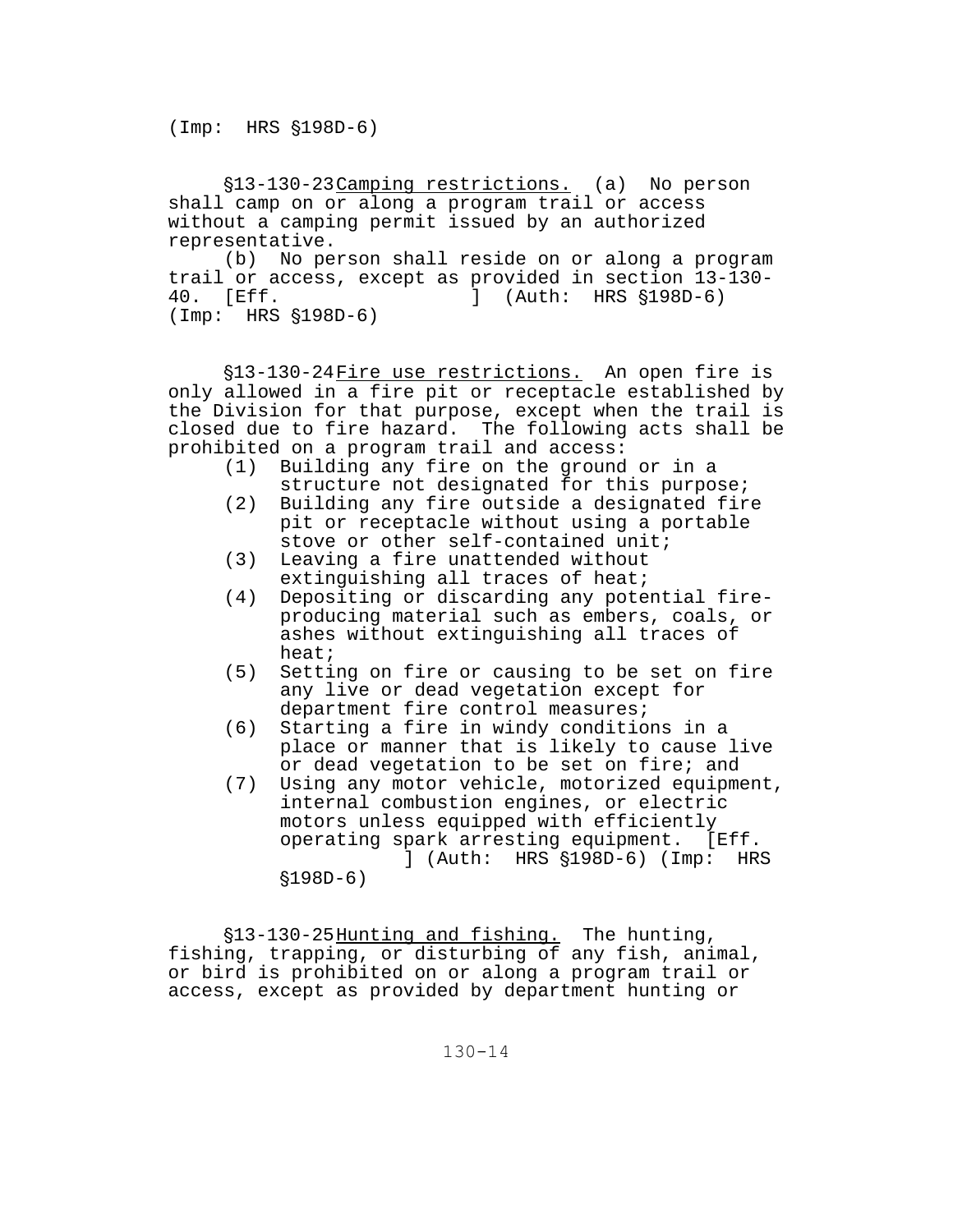fishing rules. [Eff. The second control of  $\lambda$  and  $\lambda$  and  $\lambda$  and  $\lambda$  and  $\lambda$  and  $\lambda$  and  $\lambda$  and  $\lambda$  and  $\lambda$  and  $\lambda$  and  $\lambda$  and  $\lambda$  and  $\lambda$  and  $\lambda$  and  $\lambda$  and  $\lambda$  and  $\lambda$  and  $\lambda$  and  $\lambda$  and  $\lambda$  and '198D-6) (Imp: HRS '198D-6)

§13-130-26 Firearms or other weapons. Firearms including air or gas operated, bow and arrow, and other weapons are prohibited except as provided by department hunting rules and are subject to all applicable federal, state, and county statutes, ordinances, and rules. [Eff. ] (Auth: HRS  $\S 198D-6$ )  $(Imp: HRS \$ \$198D-6)

'13-130-27 Swimming and bathing. Swimming and bathing in waters within a program trail corridor are permitted at a person's own risk except in waters where the activities are prohibited by an authorized representative, or other government authority, in the interest of public health and safety, or environmental protection. The excepted waters and time shall be designated by posted signs. [Eff.  $\qquad \qquad$  ] (Auth: HRS  $$198D-6$ ) (Imp: HRS  $$198D-6$ )

'13-130-28 Vehicles and transportation. (a) The following acts shall be prohibited on a program trail or access, except as authorized in writing by an authorized representative:

- (1) Driving, operating, transporting, or using any motorized or non-motorized land vehicle, glider, hang glider, aircraft, balloon, or parachute, or leading or riding equestrian animals, carelessly and without due caution for the rights or safety of others and in a manner that endangers any person, property, or natural or cultural resources;
- (2) Launching or landing airplanes, gliders, helicopters, balloons, parachutes, or other similar means of transportation without a trail use permit issued pursuant to subchapter 5, provided that landing is authorized without a permit in case of any emergency;
- (3) Driving, operating, or using any motorized vehicle on a program trail not designated and posted for that purpose, provided, however, that the use of a wheelchair by an individual whose disability requires use of a wheelchair shall not be considered driving or operating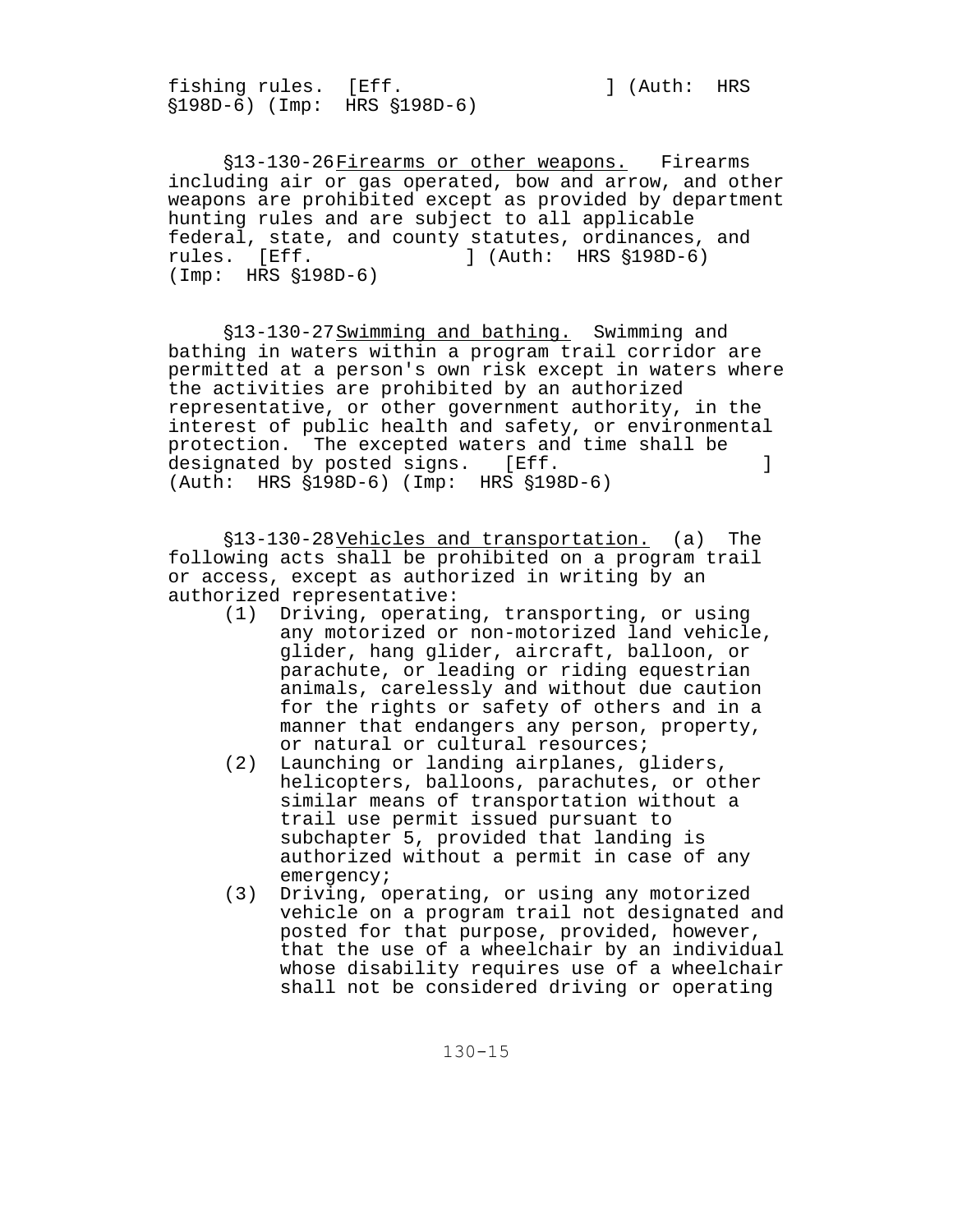a motorized vehicle for the purposes of this, unless specifically so posted on the program trail or portion thereof;

- (4) Parking any motorized or non-motorized vehicle or trailer except in designated areas;
- (5) Driving, leading, or riding a horse, mule, other animal, or using any motorized or non-motorized land vehicle on a program trail that is posted prohibiting such activity, provided, however, that the use of a wheelchair by an individual whose disability requires use of a wheelchair shall not be considered driving or operating a nonmotorized vehicle for the purposes of this subsection, unless specifically so posted on the program trail or portion thereof; and
- (6) Driving, operating, or using any motorized ground vehicle without a functioning street legal muffler, and without a valid vehicle license plate, registration, and safety sticker as required by each county.

(b) Any vehicle or property left unattended within a program trail or access for longer than forty-eight hours without prior written permission from an authorized representative shall be considered abandoned. Any abandoned vehicle or property may be impounded or towed away by the department at the expense of the owner.  $[Eff.$  ] Auth:  $HRS$198D-6$  (Imp:  $HRS$198D-6$ )

## §13-130-29 Conflicts between transportation modes.

 (a) On a program trail or access where multiple modes of transportation are allowed, motorized vehicles shall yield the right of way to all other modes of transport; non-motorized vehicles, including mountain bikes and other bicycles, shall yield to equestrians and pedestrians; pedestrians shall yield to equestrians.

(b) The department may also post rules or mark trails to indicate additional rights-of-way, lanes, areas of management, use, or other means to separate or otherwise address the potential conflicts between transportation modes and mitigate adverse effects on the safety, use, and enjoyment of the trail by all users. [Eff. **]** (Auth: HRS  $$198D-6$ ) (Imp: HRS  $$198D-6$ )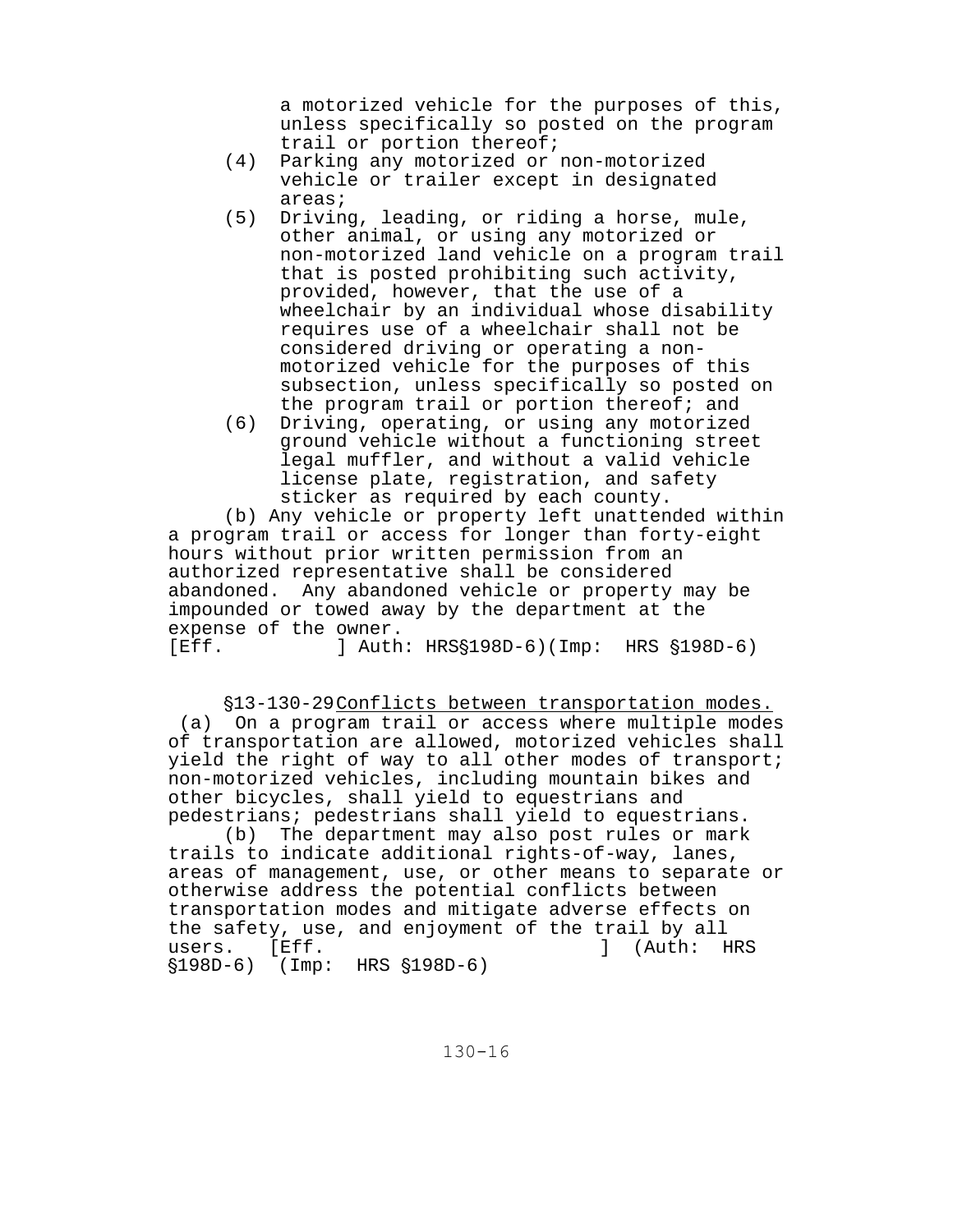§13-130-30 Animals. (a) Dogs, cats, and other animals are prohibited on a program trail access unless crated, caged, or on a leash, at all times, except for service animals, and hunting dogs when permitted by chapters 13-122 and 13-123.

(b) All dogs used for hunting shall be crated, caged, or leashed or otherwise under restrictive control while in transit to and from hunting areas along program trails and access.

(c) Dogs, cats, or other domestic animals, observed by an authorized representative, running without control of a person, or in the act of killing, injuring, or molesting humans, wildlife, or property, may be restrained or disposed of in the interest of public safety and the protection of the program trail and access, whichever is deemed reasonable under the circumstances.<br>[Eff.

 $[$  (Auth: HRS  $$198D-6$ ) (Imp: HRS  $$198D-6)$ 

§13-130-31 Audio devices and noise. Creating noise or sound on a program trail and access, either vocally or otherwise (i.e., public address systems, radios, television sets, musical instruments) or use of any noise producing devices, i.e., electric generating plants, generators, or other equipment driven by motors or engines in a manner and at times that create a nuisance is prohibited, except when authorized in writing by an authorized representative. [Eff. ] (Auth: HRS \$198D-6) (Imp: HRS  $$198D-6)$ 

§13-130-32 Explosives. The use or possession of fireworks, firecrackers, explosive devices, or incendiary devices other than matches or cigarette lighters, on a program trail and access is prohibited, provided however, that the department may use explosive devices to maintain and construct program trails and accesses. [Eff. ] (Auth: HRS  $\S 198D-6$ )  $(Imp: HRS \$ \$198D-6)

§13-130-33 Disorderly conduct. Disorderly conduct,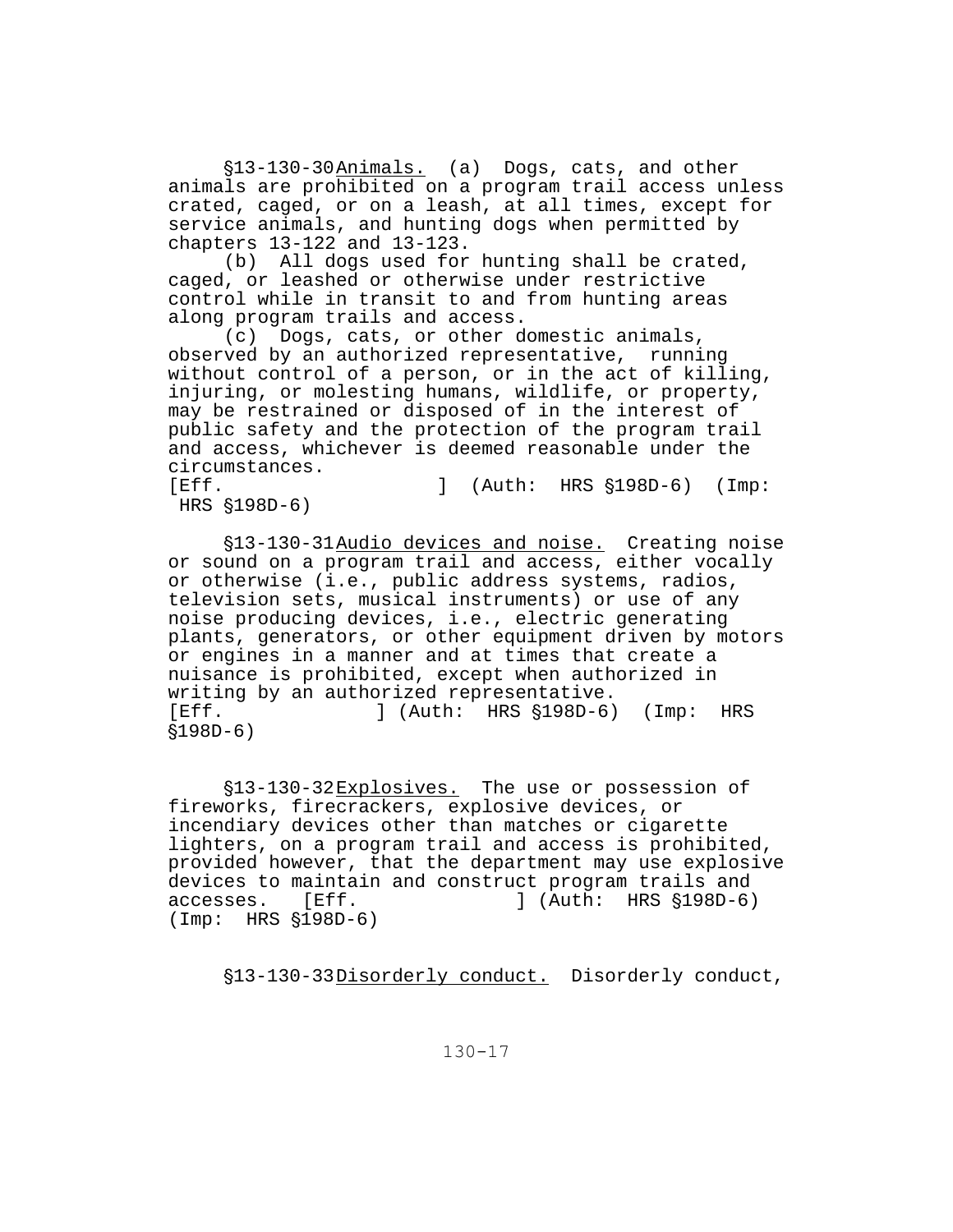as defined in section 711-1101, Hawaii Revised Statutes, is prohibited on a program trail and access.  $[Eff.$   $]$   $(Auth: HRS \S198D-6)$  $(Imp: HRS \$  $$198D-6)$ 

'13-130-34 Compliance with laws. All persons entering a program trail or access shall comply with all applicable federal, state, and county laws, ordinances, and rules. [Eff. **]** (Auth: HRS  $$198D-6$ ) (Imp: HRS  $$198D-6$ )

'13-130-35 Commercial activity. Commercial activity along a program trail and access is strictly prohibited without a commercial trail or access activity permit. [Eff. 1994] [Auth: HRS  $$198D-6$  (Imp: HRS  $$198D-6$ )

## SUBCHAPTER 5

## PROGRAM TRAIL AND ACCESS ACTIVITY PERMITS

§13-130-36 Trail and access activity permits. A permit is required pursuant to these rules for access to restricted areas, camping, or for special events. [Eff. ] (Auth: HRS '198D-6)  $(Imp: HRS \S198D-6)$ 

'13-130-37 General permit provisions. All trail and access activity permits shall be subject to the following provisions:

- (1) Permits shall not be transferable or assignable;
- (2) Persons to whom permits are issued shall be held responsible for all conditions stipulated on the permit, and all rules, regulations, and laws applicable to the activity of the trail and access;
- (3) All persons eighteen years of age or older shall be eligible to secure a permit and all minors shall be allowed activity of the program trail and access pursuant to a permit provided that they are under the direct supervision of one adult for every ten minors;
- (4) The department may require the permittee, at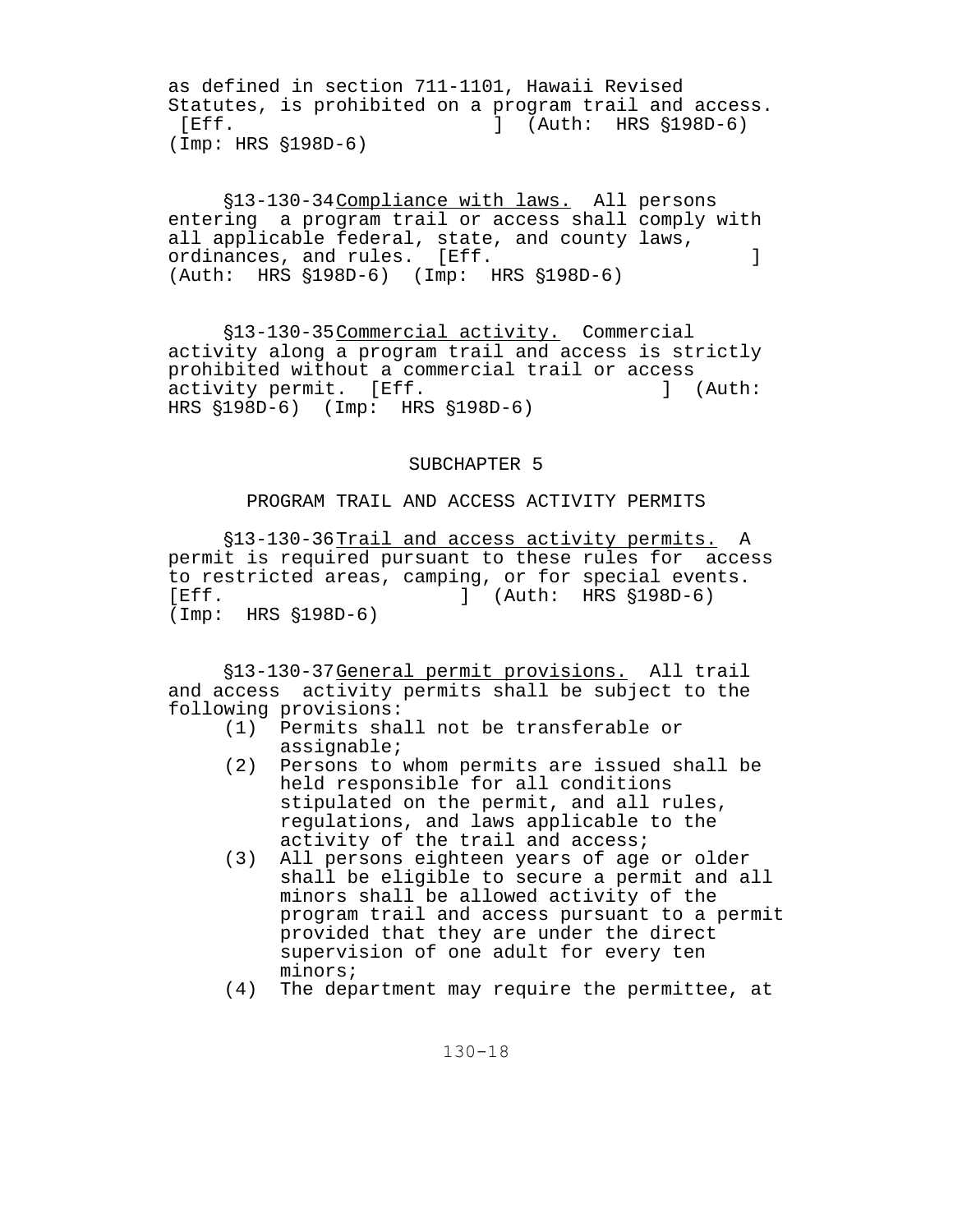the permittee's own cost, to provide police protection where it is required in the interest of the public safety and welfare, and for the protection of property due to the number of persons using the program trail or access as part of the permitted activity;

- (5) All permittees shall, upon request, show the permit to any law enforcement officer, or other authorized representative of the department;
- (6) An authorized representative may impose any other restrictions or conditions on the permitted activity in order to protect the integrity, condition, naturalness, beauty, and safety of the program trails and accesses, and to otherwise further the purposes of the Na Ala Hele program. Such restrictions may include, but are not limited to, restrictions on the number of persons, types of activities to be conducted on a program trail or access, types of transport, length of stay, number of trips, and seasonal or weather restrictions; and
- (7) The issuance of a permit shall not constitute a vested property interest, but is a privilege for the activity on a specific public trail for a specific activity and time period. [Eff. ] (Auth: HRS  $$198D-6$  (Imp: HRS  $$198D-6$ )

'13-130-38 Permit applications. (a) Permit applications shall be available at the district offices of the division during normal office hours. Completed applications shall be returned to the district offices of the division with any applicable permit fee.

(b) The department may require any information from the applicant needed to make a decision on the granting of the permit and to formulate any appropriate permit conditions.

(c) Applications for trail and access activity permits shall be submitted to the affected branch office of the division at least fifteen days before the permit is to be in effect. Late applications may be accepted at the discretion of an authorized representative. [Eff. 1999] The control of the control of the control of the control of the control of the control of the control of the control of the control of the control of the control of the control of the control of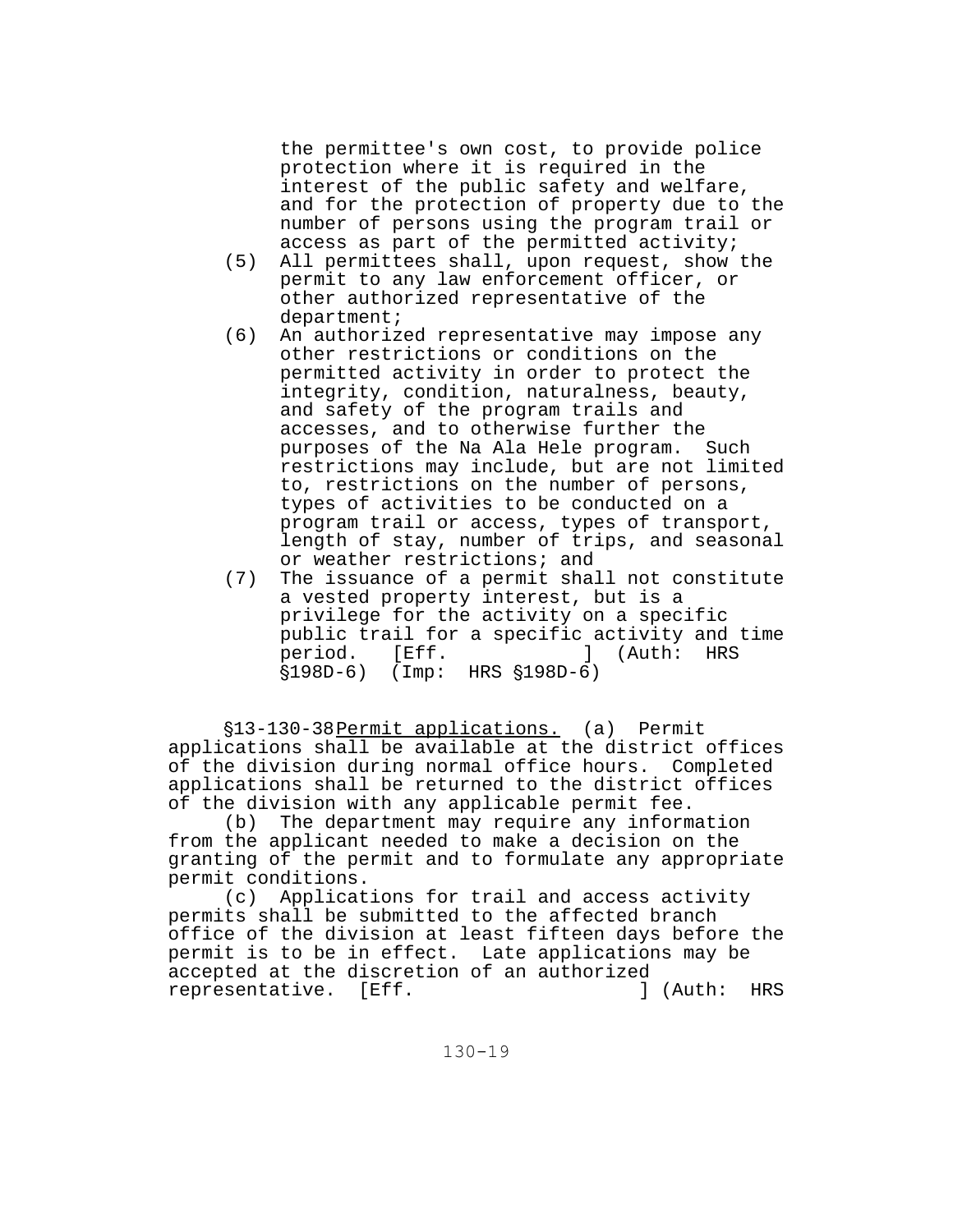$$198D-6$ ) (Imp: HRS  $$198D-6$ )

'13-130-39 Permit denial. Trail and access activity permits may be denied when:

- (1) Granting the permit would be detrimental to the integrity, condition, naturalness, beauty, and safety of a program trail;
- (2) The size or intensity of the activity is not consistent with management objectives for the program trail, site, access, or facilities;
- (3) The facilities are inadequate to meet the immediate needs of the users;
- (4) Repairs or improvements are being made to the trail or at the site;
- (5) The program trail or access, use site, associated sites or facilities, will be in use by other permittees or a government agency;
- (6) The applicant has been found by the department to have violated permit conditions or to have been in violation of the provisions of this chapter within one year prior to the date of application;
- (7) An emergency is declared by the department or other proper authority;
- (8) Any other basis for denial provided for in these rules specifically for trail and access activity permits;
- (9) Any other basis for denial exists that is provided for in these rules; or
- (10) Required fees have not been paid or the applicant is delinquent in fees owed to the<br>department. [Eff. 1 (Auth: HRS department. [Eff.  $$198D-6$  (Imp: HRS  $$198D-6$ )

§13-130-40 Permit procedures. (a) Trail and access activity permits shall be issued by the department.

(b) Trail and access activity permits may be granted on a "first come, first served" basis.

(c) Trail and access activity permits may be issued for a specific trail, access, or portion thereof, and for a specific time period.

(d) Trail and access activity permits for camping shall prohibit the permittee from remaining at a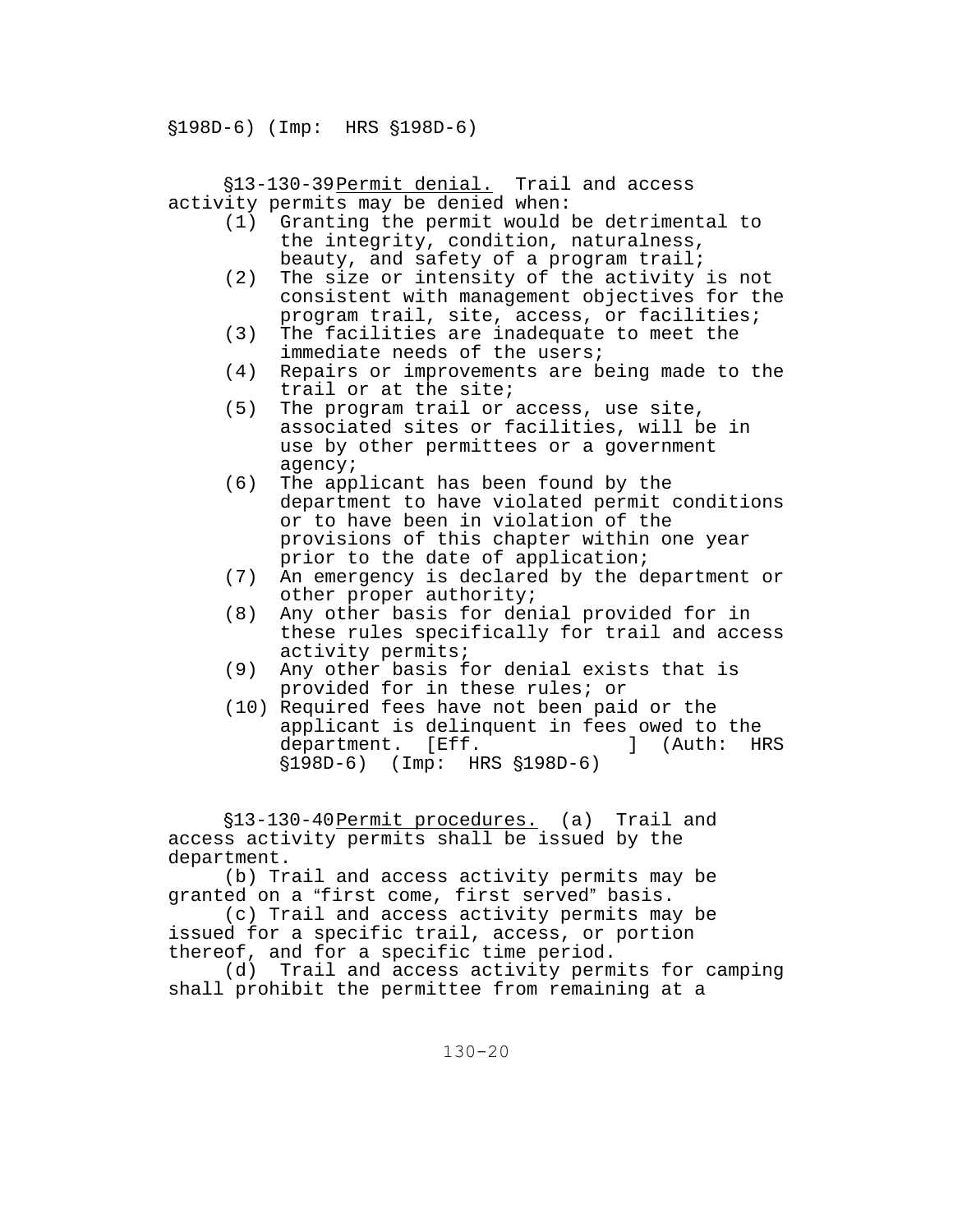specific campsite for longer than seven consecutive days, provided that an authorized representative may extend the length of stay for good cause; provided further that the length of stay shall not exceed fourteen days.

(e) All persons receiving a trail or access activity permit shall sign a waiver of liability and release agreement, releasing the State of Hawaii from any and all liability for the activity of the program trail and access prior to the issuance of a trail activity permit.

(f) Persons receiving a trail and access activity permit may not be granted a subsequent trail and access activity permit for the same area for at least thirty days after the expiration of the initial permit. This restriction shall apply to all persons named in the initial permit. An authorized representative may waive the thirty day provision for good cause. [Eff. ] (Auth: HRS  $\S 198D-6$ ) (Imp: HRS  $$198D-6)$ 

'13-130-41 Permit cancellation, revocation, or termination. The department may cancel, revoke, or terminate a permit without notice and hearing when:

- (1) An emergency is declared by the department or other proper authorities; or
- (2) A permittee violates permit conditions or provisions of this chapter, and the permittee's activity damages or threatens to damage, the integrity, or condition of the program trail or access, or the surrounding environment, or threatens the safety of trail users. [Eff. **]** (Auth: HRS  $$198D-6$ ) (Imp: HRS  $$198D-6$ )

'13-130-42 Permit fee. An application fee may be charged in order to defray the cost of processing, issuance, and administration of a trail activity permit. The department may waive the fee for good cause. The amount of the fee shall be set from time to time by the department. [Eff. ] (Auth: HRS  $$198D-6$ ) (Imp: HRS  $$198D-6$ )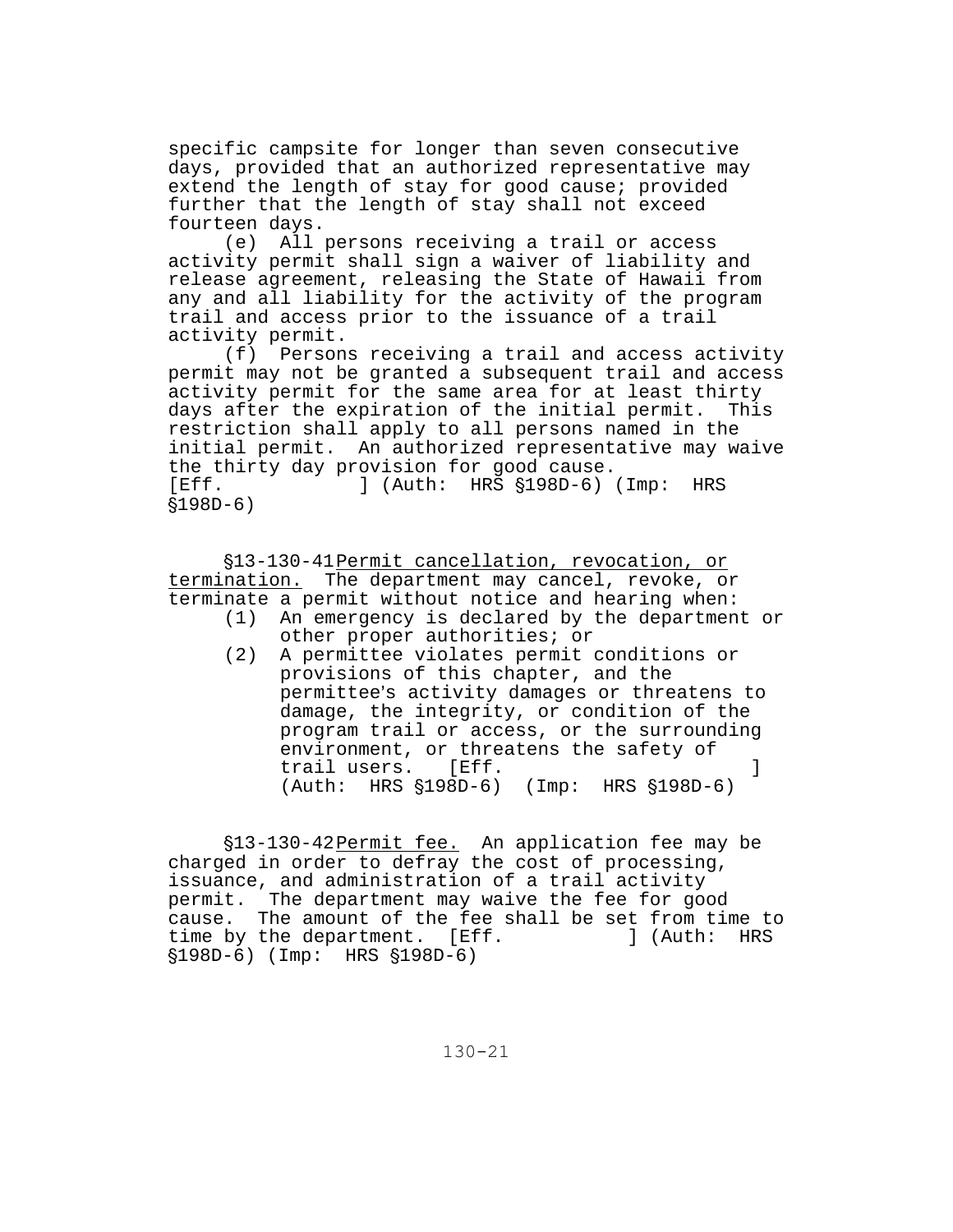## SUBCHAPTER 6

# COMMERCIAL TRAIL AND ACCESS ACTIVITY PERMITS

'13-130-43 Commercial trail and access activity permits. (a) Commercial trail and access activity is subject to the following hierarchy of priorities relating to activity on public lands under the jurisdiction of the department:

- (1) Protection and stewardship of natural and cultural resources is the highest priority;
- (2) Access for general public activity in a manner that does not damage these resources is the second priority; and
- (3) Access for commercial activity in a manner that does not damage these resources or compromise the general public's activity is the third priority.

(b) Commercial activity along a program trail or access is strictly prohibited without a commercial trail or access activity permit. Commercial trail and access activity permits shall be granted only for program trails, accesses, or segments thereof, that have been designated for commercial activity pursuant to subchapter 3. [Eff. ] (Auth: HRS  $$198D-6$ ) (Imp: HRS  $$198D-6$ )

'13-130-44 General commercial activity permit provisions. All commercial trail and access activity permits shall be subject to the following provisions:

- (1) Permits shall not be transferable or assignable;
- (2) The person to whom a permit is issued shall be responsible for all permit conditions, and compliance with all rules, regulations, and laws applicable to the use of the trail or access;
- (3) Permits shall not be issued to a person under eighteen years of age;
- (4) Permittee shall, upon request, show the permit to any law enforcement officer or authorized representative of the department;
- (5) Any other restrictions or conditions may be imposed on the permittee or permitted use to protect the integrity, condition,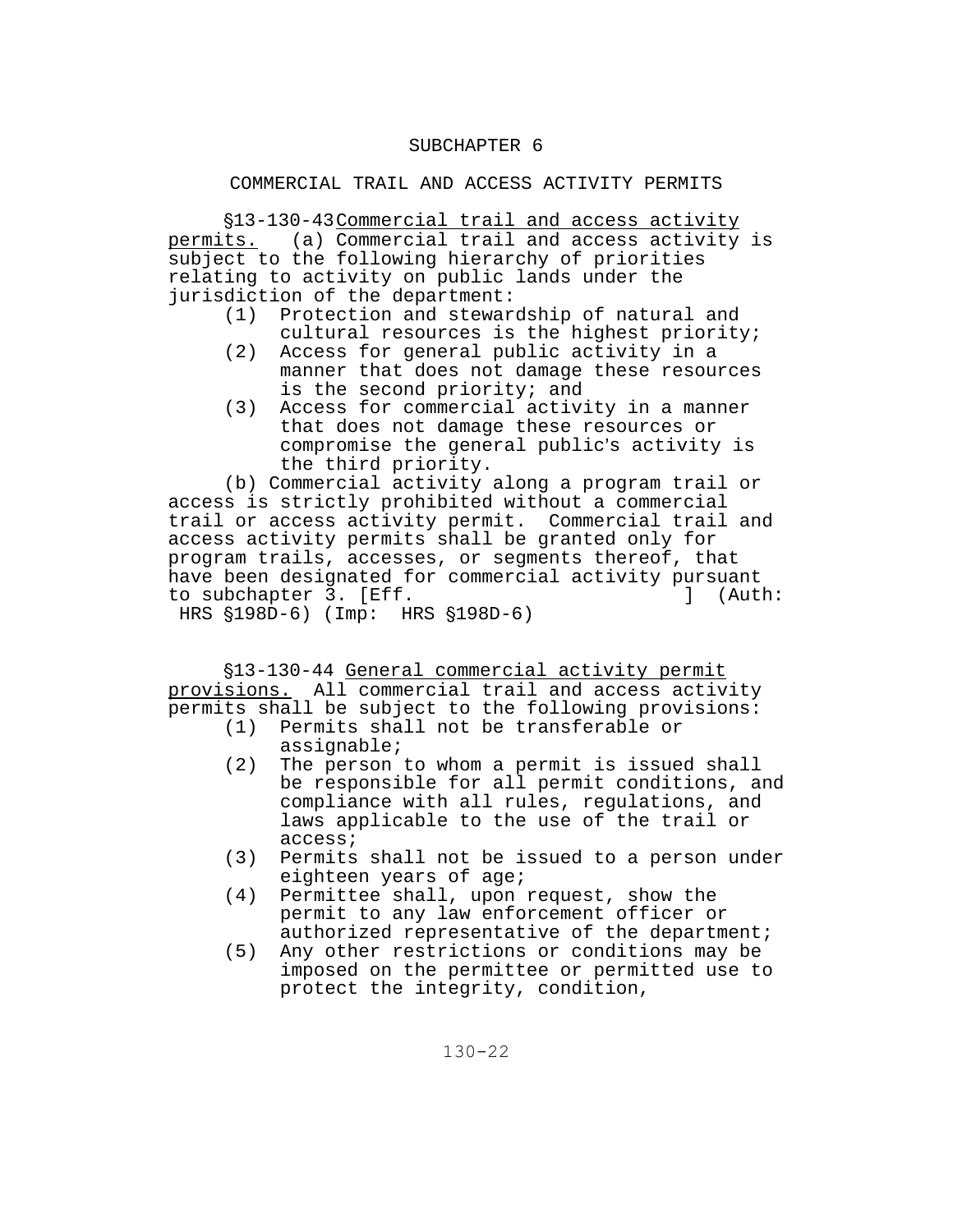naturalness, beauty, and safety of, or access of the general public to, the program trails and accesses, or which furthers the purposes of the Na Ala Hele program. Such restrictions may include, but are not limited to, restrictions on the number of persons, types of transport, length of stay, number of trips, and seasonal or weather restrictions; and

(6) The issuance of a permit shall not constitute a vested property interest, but is a privilege granted for the use of a program trail or access for a specified activity and time period. [Eff. 15] (Auth: HRS  $$198D-6$  (Imp: HRS  $$198D-6$ )

'13-130-45 Commercial activity permit applications. (a) Permit applications shall be available at the district offices of the division during office hours. Completed applications shall be filed at the branch offices of the division with any applicable permit fee.

§13-130-46 Commercial activity permit criteria. (a) A commercial trail and access activity permit may be granted for designated program trails or accesses or segments only when the commercial activity is consistent with the hierarchy of priorties as provided in section 13-130-46 (a) and is otherwise consistent with the purposes of the Na Ala Hele program.

(b) Specifically, but not in limitation of the provisions of subsection (a), commercial trail and access activity permit applications may be denied when:

- (1) The proposed activity would be detrimental to the integrity, condition, naturalness, or beauty of a program trail or access or the surrounding area;
- (2) The proposed activity would be detrimental to the safety of trail users;
- (3) The proposed activity would compromise the quality and nature of the expected experience provided by a program trail or access of its classification;
- (4) The size or intensity of the proposed activity would exceed the limits of acceptable change of a program trail or access, site, or facilities;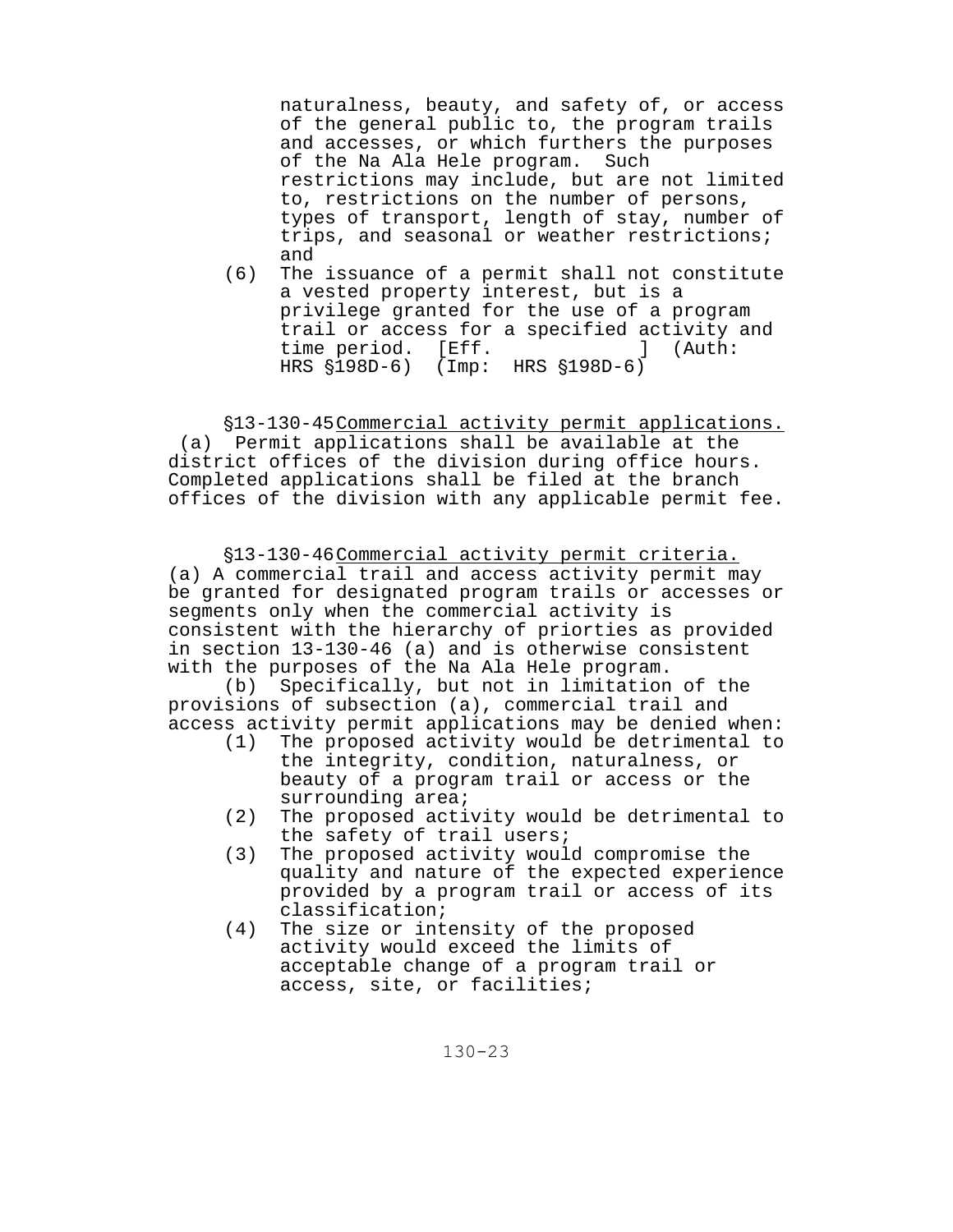- (5) The size, intensity, or nature of the proposed activity would diminish the availability of a program trail or access for use by the general public;
- (6) Repairs or improvements are being made to a program trail, access, site, or facility;
- (7) The program trail, access, site, or facility for the proposed activity will be in use by other permittees or a government agency;
- (8) The applicant has been found by the department to have violated permit conditions or to have been in violation of the provisions of this chapter within one year prior to the date of application;
- (9) An emergency is declared by an authorized representative or other proper authority;
- (10) The proposed commercial activity is not allowed on the proposed program trail, access, or portion thereof, under the terms of an agreement with a private landowner or another government agency concerning the use of the program trail, access, or portion thereof; or
- (11) Any other basis for denial exists that is provided for in these rules. [Eff. ] (Auth: HRS  $$198D-6$  (Imp: HRS  $$198D-6$ )

'13-130-47 Commercial activity permit cancellation, revocation, or termination. The department may cancel, revoke, or terminate a permit without notice and hearing when:<br>(1) An

- An emergency is declared by the department or other proper authority;
- (2) A permittee violates permit conditions or provisions of this chapter;
- (3) The permitted activity damages, threatens serious damage to the integrity or condition of the program trail or to the surrounding environment, or threatens the safety of trail users; or
- (4) Fees are not paid when required. [Eff. ] (Auth: HRS  $$198D-6$ ) (Imp: HRS

 $$198D-6)$